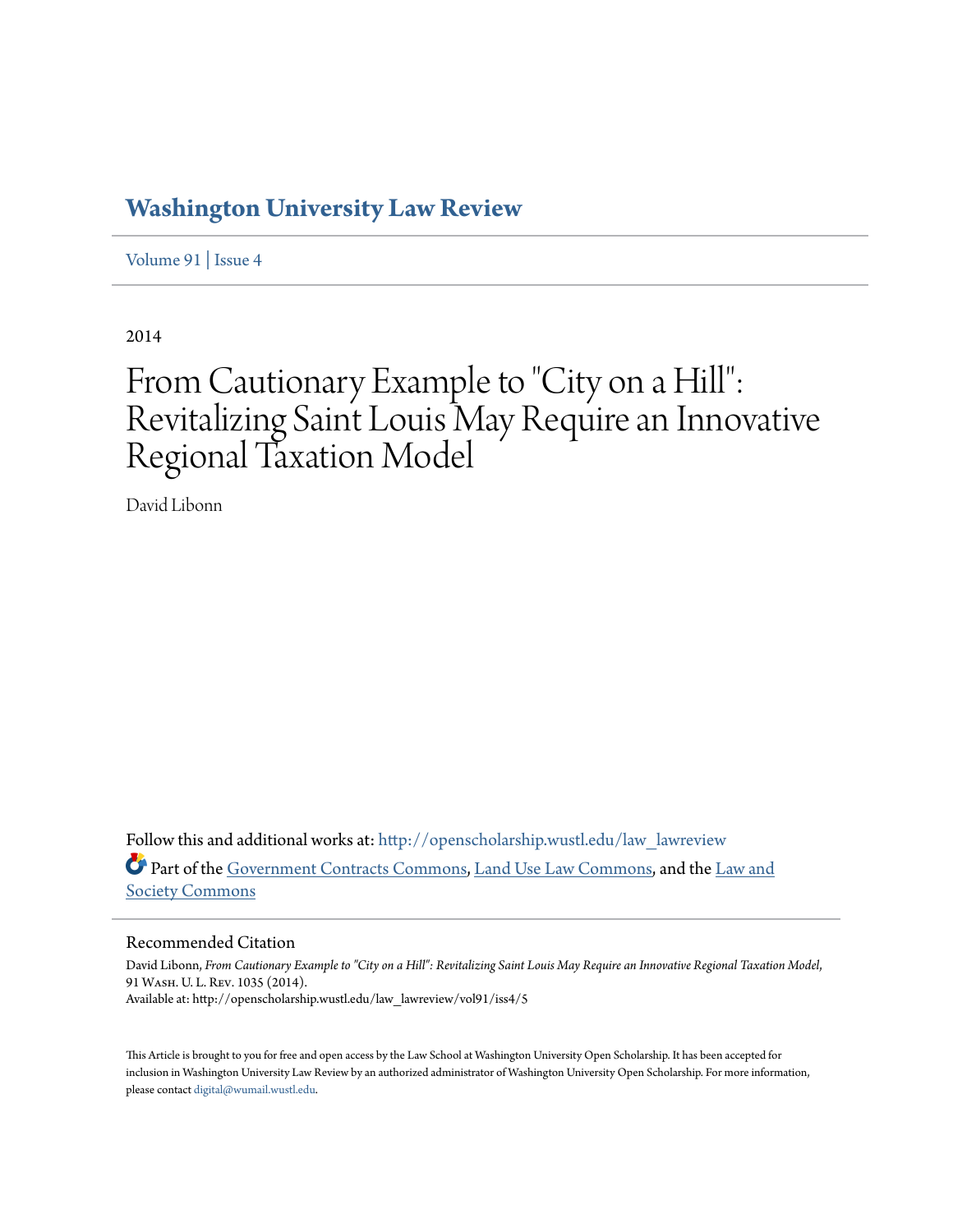# **FROM CAUTIONARY EXAMPLE TO "CITY ON A HILL": REVITALIZING SAINT LOUIS MAY REQUIRE AN INNOVATIVE REGIONAL TAXATION MODEL**

<span id="page-1-0"></span>To grasp the depth of the challenges facing many American metropolitan areas ("metros") today, it is necessary to consider these metros in the context of the laws and policies that have helped to form them. After all, although agglomerations of human population have existed in a more or less organic form for thousands of years, $<sup>1</sup>$  the modern</sup> American city is, in many ways, a deliberately planned and constructed political entity.<sup>2</sup> As the apex of the built human environment, urban landscapes encompass and reflect our needs, our desires, our aspirations, and our struggles.<sup>3</sup> These motivating forces shape policy, policy shapes our cities, and the cities we live in contribute considerably to shaping our lives. $4$ 

1035

<sup>1.</sup> For a discussion of the driving forces behind urbanization, see generally David Clark, *Interdependant Urbanization in an Urban World: An Historical Overview*, 164 GEOGRAPHICAL J. 85 (1998). The author describes early human societal aggregation, or urbanization, as a product of agricultural surplus and "the achievement of a level of social development that allows large communities to be socially viable and stable." *Id.* at 88 (referencing E. E. Lampard, *Historical Aspects of Urbanisation*, *in* THE STUDY OF URBANISATION 519–54 (P. M. Hauser & L. F. Schnore eds.,  $(1965)$ ).

<sup>2.</sup> See DANIEL MANDELKER ET AL., STATE AND LOCAL GOVERNMENT IN A FEDERAL SYSTEM 201–79 (7th ed. 2010), for a survey of the various approaches to local and municipal governance. *See also* Richard Briffault, *Our Localism: Part II—Localism and Legal Theory*, 90 COLUM. L. REV. 346, 358 (1990) ("The states passed general enabling laws for the incorporation of municipalities, thereby shifting operational decisions concerning local government formation to local actors.").

<sup>3.</sup> *See, e.g.*, John Friedmann, *Cities in Social Transformation*, 4 COMP. STUD. SOC'Y & HIST. 86, 86 (1961) ("The clustering of populations into communities is one of the basic forms of human settlement. It arises from man's need for cooperation in order to survive, from his gregarious instinct, from certain external economies that may be obtained when his activities are centralized, and from the fact that distance is a physical obstacle that can be overcome most rationally by centralizing certain functions within geographic space.").

<sup>4.</sup> John Walton, *Urban Sociology: The Contribution and Limits of Political Economy*, 19 ANN. REV. OF SOC. 301, 303 (1993) ("[A]s in the case of urbanism generally, concrete urban processes (e.g. ecological patterns, community organization, economic activities, class and ethnic politics, local government) must be understood in terms of their structural bases or how they are conditioned by their connection with economic exigencies, political arrangements, and the socio-cultural milieu. . . . [T]he approach is fundamentally concerned with social change and conceives of this as growing out of conflicts (or contradictions) among classes and status groups. These conflicts are the basis of the political process . . . .") (quoting John Walton, *The New Urban Sociology*, 33 INT'L SOC. SCI. J. 374, 376 (1981)).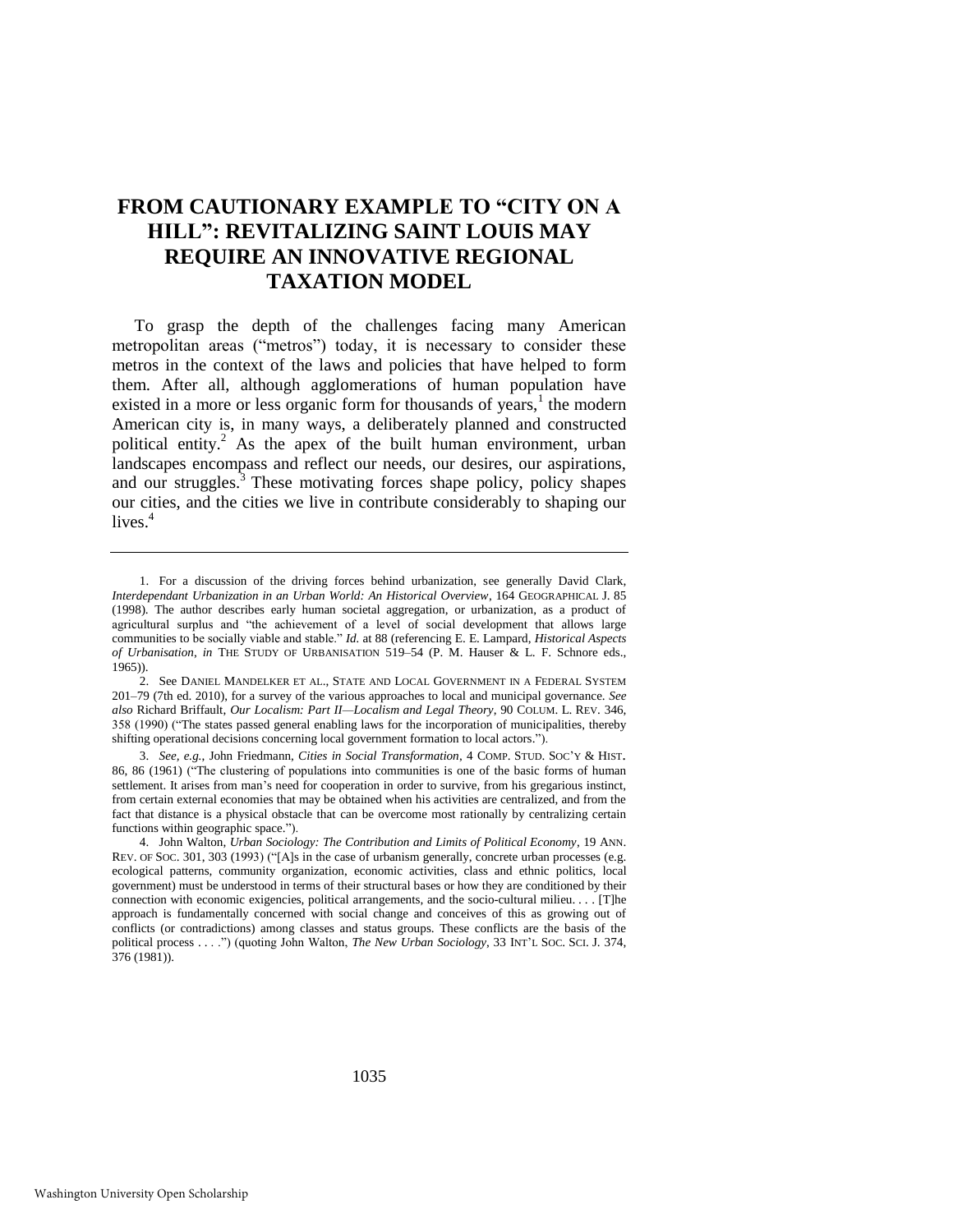<span id="page-2-2"></span>Although the city is a place where many different things exist in close physical proximity, it can also be a place of stark division.<sup>5</sup> Nowhere are human contrasts more clearly displayed. While this diversity of perspective, culture, and experience can be a great asset,<sup>6</sup> it has also proven itself a significant obstacle to constructive policymaking.<sup>7</sup> Cities are places of tremendously concentrated wealth and power, on one hand, and nearly unimaginable poverty and destitution on the other.<sup>8</sup> As urban areas have grown spatially, the division between these classes has grown as well.<sup>9</sup> By the end of the 20th Century, many American metros consisted of a blighted and crumbling urban core surrounded by much more modern and affluent suburbs.<sup>10</sup> This pattern, in some ways, reflects the aggregated effects of a multitude of individual choices.<sup>11</sup> However, it is also the result

<span id="page-2-1"></span><span id="page-2-0"></span><sup>5.</sup> *See, e.g.*, Emily Badger, *The Rise of Economic Segregation*, THE ATLANTIC CITIES (Aug. 2, 2012), http://www.theatlanticcities.com/neighborhoods/2012/08/rise-economic-segregation/2793/#.

<sup>6.</sup> JANE JACOBS, THE DEATH AND LIFE OF GREAT AMERICAN CITIES: THE FAILURE OF TOWN PLANNING 24 (1961) ("Cities are fantastically dynamic places, and this is strikingly true of their successful parts, which offer a fertile ground for the plans of thousands of people."). Jacobs' use of the word "successful" in this passage refers not to economic or financial success, but to the parts of cities that function as thriving centers of human civilization should. *See id.* at 13–14; *see also id.* at 143–51.

<sup>7.</sup> *See generally* Edward L. Glaeser, *The Challenge of Urban Policy*, 31 J. POL'Y ANALYSIS & MGMT. 111 (2012) ("The concentration of vast numbers of humans into densely packed areas . . . creates enormous policy challenges. If cities are going to serve as engines of economic success, rather than places of sickness, crime, and despair, the world will need better urban policies.").

<sup>8.</sup> *See* Richard Florida, *The High Inequality of U.S. Metro Areas Compared to Countries*, THE ATLANTIC CITIES (Oct. 9, 2012) http://www.theatlanticcities.com/jobs-and-economy/2012/10/highinequality-us-metro-areas-compared-countries/3079/ ("America has the highest level of inequality of any of the advanced countries—and its gap with the rest has been widening. This already-high national level of inequality is even worse in certain American cities and metro regions.") (internal quotations omitted). For a particular example of a highly disparate American city, see Sam Roberts, *Income Disparity is Greatest in New York, Census Finds*, N.Y. TIMES (Oct. 27, 2011, 11:13 AM), *available at*  http://cityroom.blogs.nytimes.com/2011/10/27/income-disparity-is-greatest-in-new-york-census-finds/.

<sup>9.</sup> Sheryll D. Cashin, *Localism, Self-Interest, and the Tyranny of the Favored Quarter: Addressing the Barriers to New Regionalism*, 88 GEO. L.J. 1985, 1995 (2000) ("At least one study has examined the geographic distribution of the affluent as well as the poor, finding that between 1970 and 1980, the geographic segregation of both the poor and the affluent has increased. Thus, economic segregation appears to be increasing even while racial segregation may be declining slightly.") (footnotes omitted).

<sup>10.</sup> *Id.* at 1994–95 ("Not surprisingly, increased suburban development has also been accompanied by dramatically increased concentrations of minority poverty in central cities, particularly in the Northeast during the 1970s and in the Midwest and Southwest during the 1980s.") (footnote omitted). *See also* Marjorie Cahn Brazer, *Economic and Social Disparities between Central Cities and Their Suburbs*, 43 LAND ECON. 294, 294 (1967) ("[A] widely accepted stereotype has emerged which characterizes the central city as the home of the poor, undereducated, unskilled, unstable, unhealthy, dependent and minority population groups while the suburbs are presumed to accommodate almost entirely the happy, healthy, opulent, 'average' American family.").

<sup>11.</sup> *See* Charles M. Tiebout, *A Pure Theory of Local Expenditures*, 64 J. POL. ECON. 416, 418 (1956). Tiebout's seminal work discusses the economics of individual locality selection through an analysis of the "consumer-voter," a potential resident whose locational decision is based on her desire to find her ideal mixture of taxes and services. Advocates for localism often cite the Tieboutian model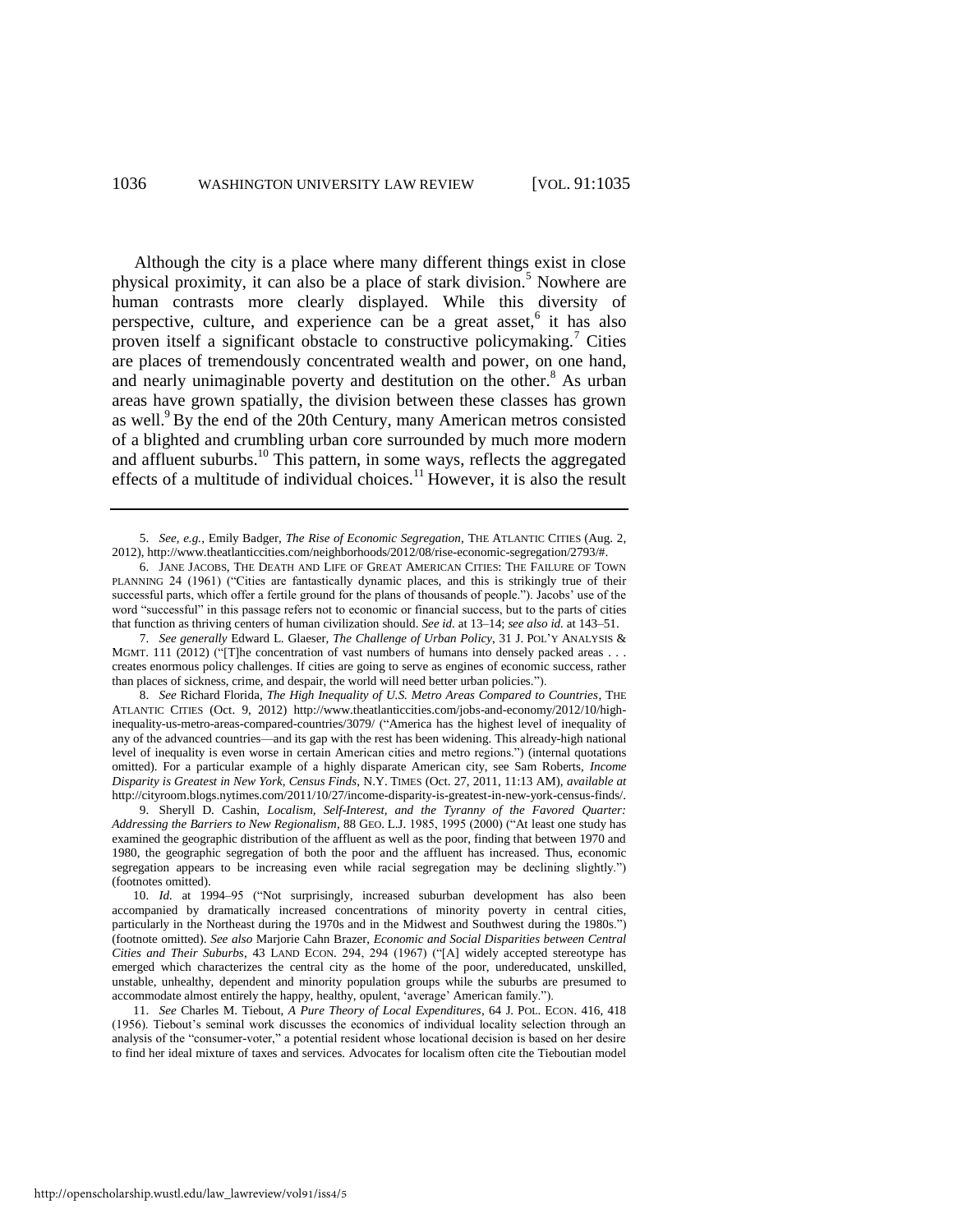of some controversial planning and policy decisions, many of which have had consequences that were neither predicted nor desired.<sup>12</sup>

The unchecked proliferation of individual municipalities within many metros<sup>13</sup> has proven to be a persistent obstacle to successful regional integration; as local government structure exists today, these municipalities are often incentivized to compete with each other for investment, business, and tax revenue. Such local interests often conflict, particularly in the short term, with broader regional goals.<sup>14</sup> A more holistic view increasingly embraced by urban theorists takes better account of the potential value of inter-municipal cooperation.<sup>15</sup> Metropolitan intermunicipal revenue sharing is a particularly promising example of this type of regional cooperation.<sup>16</sup>

<span id="page-3-1"></span><span id="page-3-0"></span>12. *See infra* Part I.

for its emphasis on the power of aggregated individual choice to affect the decision-making of municipal governments.

<sup>13.</sup> *See* Cashin, *supra* note [9,](#page-2-0) at 1992 ("[S]uburbanization was marked by the creation of multiple local jurisdictions tailored to a range of citizen tastes. In 1942, there were approximately 24,500 municipalities and special districts in the United States. By 1992, that number had more than doubled, to 50,834. As a result, 'the typical metropolitan area had 113 local governments, including forty-seven general purpose governments, such as a . . . municipality.'" ) (quoting Richard Briffault, *The Local Government Boundary Problem in Metropolitan Areas*, 48 STAN. L. REV. 1115, 1120 (1996)).

<sup>14.</sup> Laurie Reynolds, *Intergovernmental Cooperation, Metropolitan Equity, and the New Regionalism*, 78 WASH. L. REV. 93, 105 (2003) ("[T]he highly fragmented local government world envisioned by Tiebout inevitably results in a self-destructive competitive 'race to the bottom,' as municipalities try to out-bid each other in the incentives they are willing to offer to entice business and the property wealth it brings into their jurisdictions. [Furthermore], it allows self-contained local government units in a metropolitan region to take actions with negative spillover impacts on their neighbors.") (footnote omitted). For an analysis of some effects of inter-municipal competition, see Gerald E. Frug, *City Services*, 73 N.Y.U. L. REV. 23, 32–34 (1998). Frug argues that the public choice model propounded by Tieboutian localists fails to recognize that the true ability to choose one's municipality of residence is a luxury enjoyed by few. In fact, only the wealthy have the full range of choices—it is mere sophistry to suggest that the poor have "chosen" to reside in dangerous places with failing schools and decaying housing stock. *See id.* at 31. Rather, Frug argues, the intense competition between municipalities to lure wealthy residents and businesses away from other areas creates regions increasingly stratified by socioeconomic class. *Id.* at 33–34.

<sup>15.</sup> *See* Reynolds, *supra* note [14,](#page-3-0) at 95–96 ("[L]oosely connected under the broad doctrinal umbrella of the New Regionalism, a growing number of commentators now advocates structural reforms in local governmental law. While some continue to endorse full city-county consolidation or the creation of a new regional governmental unit, most recommend more flexible governance solutions. In the legal literature, the New Regionalism has yet to emerge as a clearly defined doctrinal movement, yet the term has begun to appear as a shorthand for the scholarship that examines and criticizes the allocation of regulatory power among and between state and local governments in metropolitan areas.") (footnotes omitted).

<sup>16.</sup> *See* Note, *Making Mixed-Income Communities Possible: Tax Base Sharing and Class Desegregation*, 114 HARV. L. REV. 1575, 1585–88 (2001) [hereinafter *Making Mixed-Income Communities Possible*] for a basic explanation of one proposed method of regional tax-base sharing through pooling property taxes for an entire metropolitan area.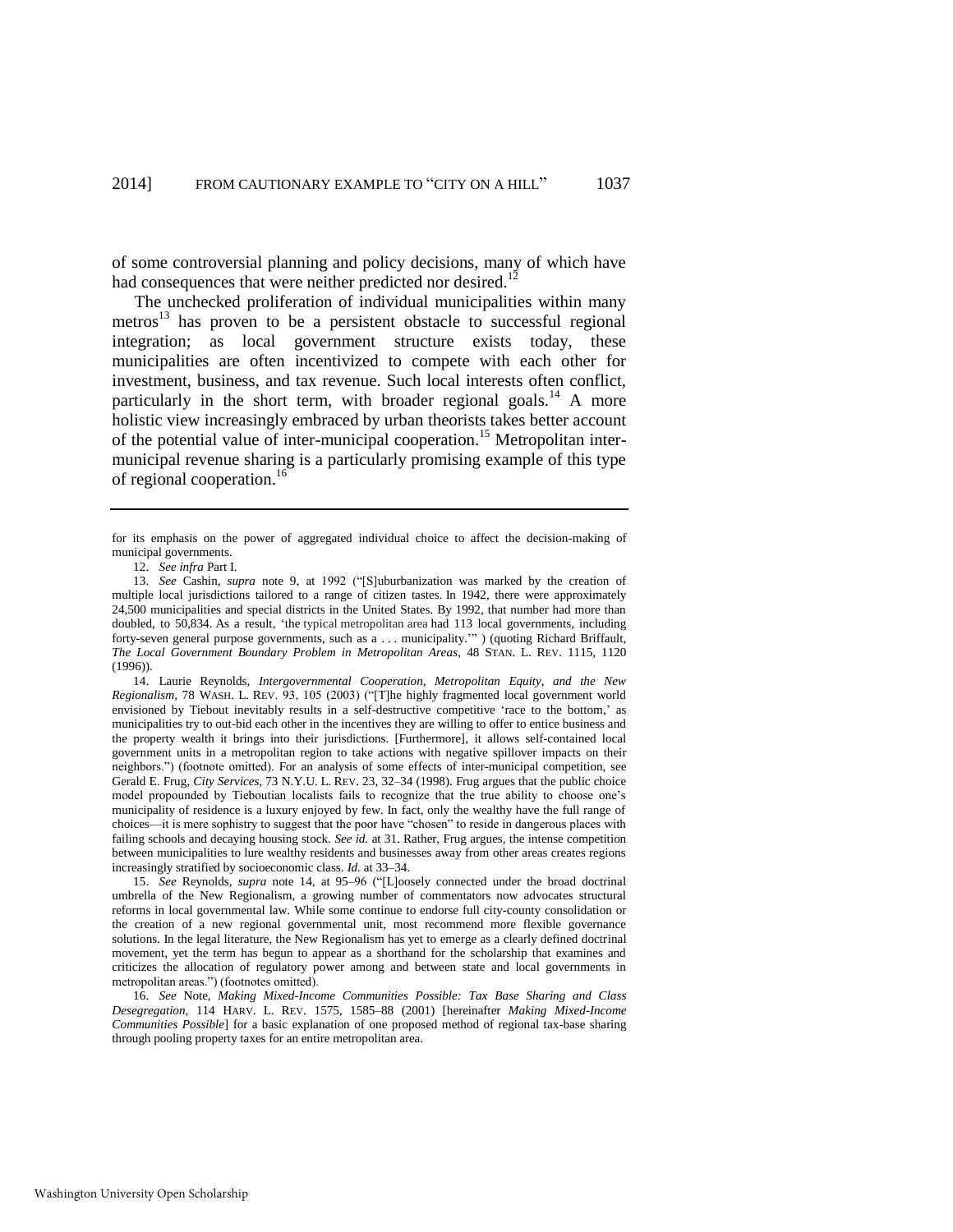The purpose of this Note is to consider and explore the policy decisions that encourage metropolitan fragmentation and to advocate for a more region-focused municipal revenue distribution plan in the St. Louis metro area. In order to assess the challenges and opportunities presented by such a plan, an understanding of American urban development and policy is required. Part I will provide a brief overview of pertinent American urban development patterns since the Second World War. Part II will examine several examples of metropolitan-region revenue sharing, focusing specifically on the Twin Cities Fiscal Disparities Program utilized in the Minneapolis-St. Paul metro. This will be instructive for analyzing the potential for inter-municipal revenue sharing within the St. Louis region, through an investigation of the region's local government structure and unique challenges. While the plight of St. Louis is by no means singular, the magnitude of the city's need is quite staggering. Population loss on a per capita basis is worse in St. Louis than in any other major American  $\text{city}$ ,<sup>17</sup> and an unfortunate decision to legally separate St. Louis City from St. Louis County has greatly exacerbated the city's isolation from its metropolitan region. Part III will delve further into these issues and examine the possibility of adopting a regional revenue-sharing plan in the St. Louis metro. Although political opposition could make implementation of such a measure difficult, I suggest that revenue sharing could work to increase St. Louis metro's national and global competitiveness while reducing some of the region's stark socioeconomic disparities.

## <span id="page-4-0"></span>I. URBAN STRUGGLES SINCE WORLD WAR II

The modern American urban landscape was born in the years following the Second World War. Since the War and its attendant, military buildup helped bring America out of the Great Depression,<sup>18</sup> policymakers feared that the return of peace would foster a return to economic hardship.<sup>19</sup> Partly in an effort to encourage economic growth, the Federal Housing Administration and the Veterans Administration instituted loan programs

<sup>17.</sup> *See* Wendell Cox, *Shrinking City, Flourishing Region: St. Louis Region*, NEWGEOGRAPHY (Jan. 27, 2011), http://www.newgeography.com/content/002013-shrinking-city-flourishing-region-stlouis-region.

<sup>18.</sup> *See* WILLIAM H. CHAFE, THE UNFINISHED JOURNEY: AMERICA SINCE WORLD WAR II 7 (5th ed. 2003).

<sup>19.</sup> *See* Klaus Knorr, *The Bretton Woods Institutions in Transition*, 2 INTL. ORG. 19, 19–20 (1948) (describing American and international policymakers' fear of future global recession as a driving force behind the creation of several powerful international financial institutions including, *inter alia*, the World Bank).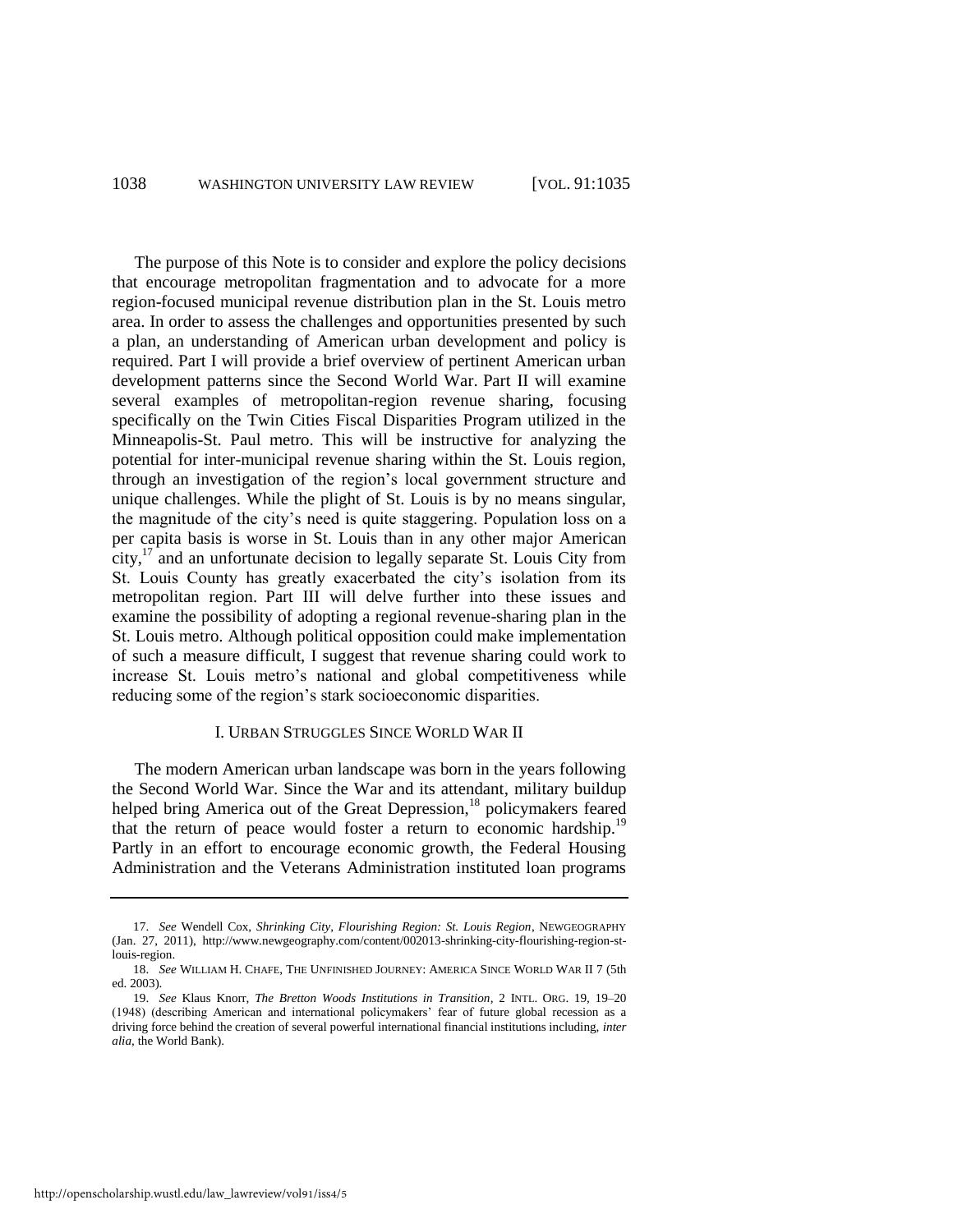<span id="page-5-1"></span>that "provided mortgages for over eleven million new homes."<sup>20</sup> These federally subsidized mortgages often cost less than rent payments, encouraging single-family home ownership.<sup>21</sup> Furthermore, the programs "discouraged the renovation of existing housing stock," in favor of new construction.<sup>22</sup> At the same time, the building of the Eisenhower Interstate Highway system, soaring rates of automobile ownership and declining support for public transit subsidies increased the individual mobility (and, ultimately, car-dependence) of the American urban population.<sup>23</sup>

These suburban pull factors dovetailed with forces pushing upwardly mobile urbanites out of the city. Cities were perceived as dirty, dangerous, and overcrowded—fearful places to live and raise a family.<sup>24</sup> Fear, often intensified by classism and racism, was a major factor in driving the wealthy and the middle class out to the suburbs. $^{25}$  Although restrictive covenants had kept many neighborhoods racially and economically homogeneous,<sup>26</sup> the Supreme Court's 1948 decision in *Shelley v. Kraemer* effectively ended the practice.<sup>27</sup> As neighborhoods were opened up to new and diverse residents, existing residents sold their homes and left for the

22. *Id.* at 8.

24. *See, e.g.*, Jon Bannister & Nick Fyfe, *Introduction: Fear and the City*, 38 URB. STUD. 807 (2001) (analyzing the perception of danger in urban environments and some of its effects on the modern cityscape).

<span id="page-5-0"></span><sup>20.</sup> ANDRES DUANY ET AL., SUBURBAN NATION: THE RISE OF SPRAWL AND THE DECLINE OF THE AMERICAN DREAM 7–8 (2000).

<sup>21.</sup> *Id.*

<sup>23.</sup> *Id.* at 8 n.2 ("75 percent of government expenditures for transportation in the United States in the postwar generation went for highways as opposed to 1 percent for urban mass transit. [Today], the government pays seven times as much to support the operation of the private car as to support public transportation. . . .") (internal citations and quotations omitted).

<sup>25.</sup> KENNETH T. JACKSON, CRABGRASS FRONTIER: THE SUBURBANIZATION OF THE UNITED STATES 241 (1985) (describing "economic and racial homogeneity" as "perhaps [the] most important characteristic of the postwar suburb . . . ."); *see also* Cashin, *supra* note [9](#page-2-0) at 1994 n.34 ("At the neighborhood level, although white attitudes toward integration have become more liberal over time, there is strong evidence that white demand for housing in a neighborhood is clearly affected, to some degree, by its racial composition, thereby limiting prospects for achieving stable racial integration.") (citing Reynolds Farley et al., *Continued Racial Residential Segregation in Detroit: "Chocolate City, Vanilla Suburbs" Revisited*, 4 J. HOUSING RES. 1, 22–28 (1993)).

<sup>26.</sup> *See* COLIN GORDON, MAPPING DECLINE: SAINT LOUIS AND THE FATE OF THE AMERICAN CITY 11 (2008).

<sup>27.</sup> Shelley v. Kraemer, 334 U.S. 1, 20–21 (1948) (holding that "in granting judicial enforcement of the restrictive agreements in these cases, the States have denied petitioners the equal protection of the laws and that, therefore, the action of the state courts cannot stand. We have noted that freedom from discrimination by the States in the enjoyment of property rights was among the basic objectives sought to be effectuated by the framers of the Fourteenth Amendment. That such discrimination has occurred in these cases is clear. Because of the race or color of these petitioners they have been denied rights of ownership or occupancy enjoyed as a matter of course by other citizens of different race or color.").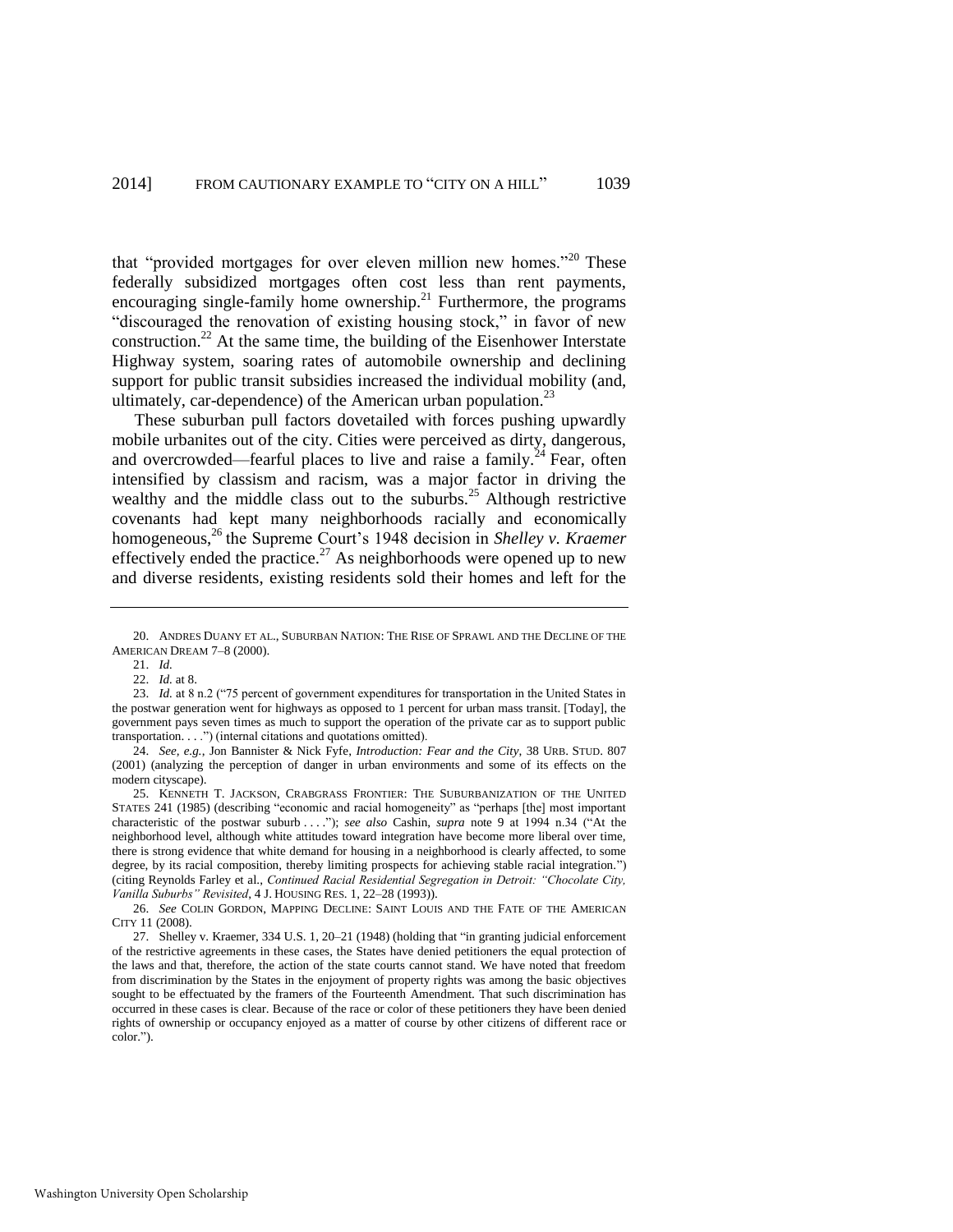newly developing suburbs in droves.<sup>28</sup> Home values in these neighborhoods collapsed as sales skyrocketed. The perception that cities were crumbling had become self-reinforcing.

<span id="page-6-0"></span>Many former city residents whose housing values had collapsed during white flight sought protection from the perceived dangers of desegregation in their new suburban towns.<sup>29</sup> While restrictive covenants had been effectively eliminated, newly incorporated municipalities in the suburbs could exercise their zoning powers to achieve similar results; by zoning extensively (or exclusively) for large-lot, single-family housing, for instance, many suburbs ensured that only the wealthy could afford to move in.<sup>30</sup> Wealthy residents pay more taxes but have access to the same services. $31$  From a narrow economic standpoint, it is decidedly in the interest of a municipality to seek residents who will contribute substantially to its tax base while making relatively few demands upon it.<sup>32</sup> Unfortunately, as suburban towns compete with each other and with the central city for a strong tax base, metropolitan regions become more and more economically divided.<sup>33</sup>

<sup>28.</sup> *See Making Mixed-Income Communities Possible*, *supra* not[e 16,](#page-3-1) at 1580 ("The mechanisms of racial segregation in the United States are well-documented. One model posits a neighborhood in which a few whites oppose any racial integration, a few are completely indifferent to their neighbors' race, and the rest have varying levels of tolerance for different amounts of integration. First, when a few minority families move into the neighborhood, only the strictest segregationist whites will leave. If more minority families replace them, however, the shift in racial composition may induce the most segregationist whites of those remaining to exit, and so forth. Beyond a certain 'tipping point,' this feedback loop becomes self-perpetuating, and white residents begin to leave in droves. Panic feeds a decline in property values, leading even nonracist whites to leave the neighborhood.") (footnotes omitted).

<sup>29.</sup> *See* Cashin, *supra* note [9,](#page-2-0) at 1993 ("The decentered nature of American governance, therefore, has given birth to a systematic practice of exclusion. By delegating 'nearly complete authority to control land use to the lowest incorporated governmental units,' state governments have created a social, fiscal, and political environment in which suburban jurisdictions are rationally motivated to use highly exclusionary zoning and developmental policies, and homogeneous localities can give effect to their worst biases. For example, in at least one study of the forces driving incorporation of new governments from the 1950s through the 1980s, a researcher found that, while the desire for better services and lower taxes had some influence in the 1950s and 1960s, the desire for racial exclusion was much more influential in those two decades.") (footnotes omitted).

<sup>30.</sup> *See* GORDON, *supra* not[e 26,](#page-5-0) at 43 ("The sprawling west County municipality of Wildwood (incorporated 1995) was driven largely by fears that St. Louis County was not willing to sustain largelot single-family residential development. By and large, suburban municipalities existed to sustain local residential standards and patterns . . . .") (footnote omitted).

<sup>31.</sup> *See* Louis Kaplow, *Fiscal Federalism and the Deductibility of State and Local Taxes Under the Federal Income Tax*, 82 VA. L. REV. 413, 423 (1996) ("[A] resident who lives in a mansion pays much greater property taxes than one who lives in a small house, yet they have access to the same schools, parks, and police department. Similarly, rich state residents pay far more than poor residents in sales and income taxes, yet they have access to the same roads and state universities.").

<sup>32.</sup> *See* Frug, *supra* not[e 14,](#page-3-0) at 27–28.

<sup>33.</sup> *See Making Mixed-Income Communities Possible*, *supra* note [16,](#page-3-1) at 1581 ("Once a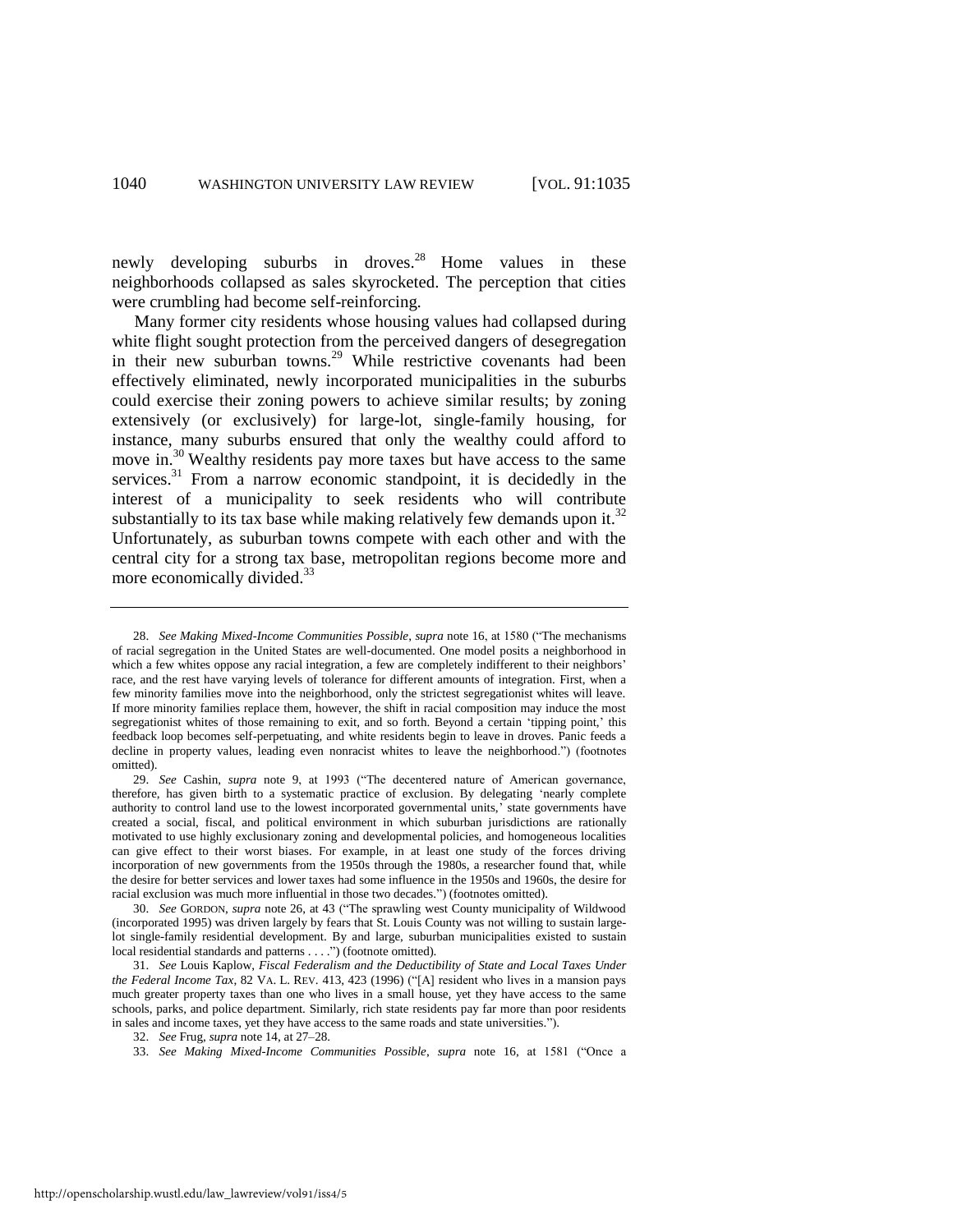Metropolitan-area fragmentation is driven by many factors and is, to a certain degree, desirable. In fact, some urban theorists have hypothesized that municipalities operate most efficiently within a certain population range.<sup>34</sup> Therefore, some degree of political fragmentation is advantageous if it prevents municipalities from becoming unwieldy and inefficient. Moreover, different groups of people may prefer different styles of municipal incorporation and governance. Localists defend municipal proliferation by pointing out that a multiplicity of separate political units provides a multiplicity of options.<sup>35</sup> Potential residents may then choose the mix of taxes and services that they prefer. $36 \text{ In}$  some cases, municipalities also incorporate to avoid being annexed by their neighbors.<sup>37</sup> Incorporation, in these cases, allows a municipality to retain self-determination and continue to cater to its residents' needs and desires; the localist advantages of efficiency and choice are thus preserved against consolidation.

Beyond a certain point, however, fragmentation becomes detrimental to a metropolitan region. Every municipality may share common goals, including the provision of quality education, housing, and healthcare, and the reduction of pollution, traffic, corruption, and crime, but provision of similar services by multiple entities is redundant and inefficient.<sup>38</sup> In many

36. *See id.*

community becomes homogeneously rich or poor, the neighborhood effects that created the homogeneity of income continue to impoverish poor neighborhoods and enrich wealthy ones. The ghetto impoverishes its residents by creating an environment in which criminal activity disrupts daily life, education and good jobs are largely unavailable, and a wall of social isolation prevents residents from achieving or even seeking improvement in their condition. Capital drains from the ghetto as businesses relocate to communities in which residents have more money to spend. Landlords, receiving little rent and facing high fixed costs, allow their buildings to deteriorate. In this way, disinvestment perpetuates itself and poverty deepens.") (footnotes omitted).

<sup>34.</sup> *See, e.g.*, MARC HOLZER ET AL., LOCAL UNIT ALIGNMENT, REORGANIZATION & CONSOLIDATION COMM'N, LITERATURE REVIEW AND ANALYSIS RELATED TO OPTIMAL MUNICIPAL SIZE AND EFFICIENCY 2 (2009) (estimating the ideal size for municipalities to optimize efficiency at between 25,000 and 250,000 residents).

<sup>35.</sup> *See* Tiebout, *supra* note [11,](#page-2-1) at 418. ("Consider for a moment the case of the city resident about to move to the suburbs. What variables will influence his choice of a municipality? If he has children, a high level of expenditures on schools may be important. Another person may prefer a community with a municipal golf course. The availability and quality of such facilities and services as beaches, parks, police protection, roads, and parking facilities will enter into the decision-making process.").

<sup>37.</sup> *See* GORDON, *supra* note [26,](#page-5-0) at 43 ("Most commonly, especially in the decades surrounding World War II, subdivisions incorporated as a means of staving off annexation by their neighbors.").

<sup>38.</sup> *See* Cashin, *supra* note [9,](#page-2-0) at 2046 ("[T]hose metropolitan areas that have undertaken strong regional approaches to land use, transportation planning, and infrastructure investments have achieved a much more efficient allocation of public resources and land. And regionalist approaches to the provision of public services typically provide economies of scale that enable regions to effectively address public issues that are regional in scope.") (footnote omitted).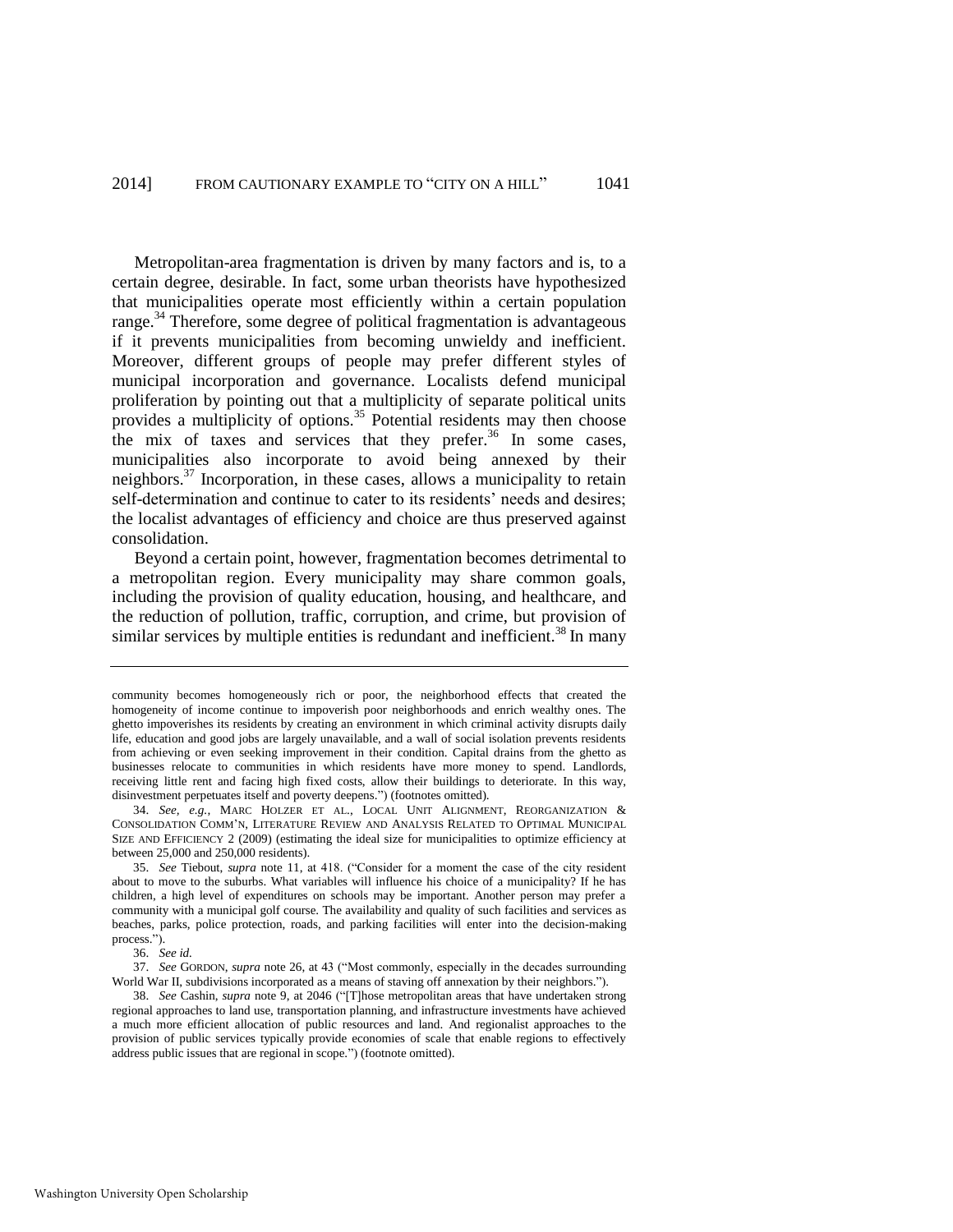metros, each municipality has its own city council, police force, and school system. Rather than sharing knowledge, innovation, resources, and funding, these parallel service providers compete with each other for position within the region.<sup>39</sup> Public perception that a community is safe or has a good school district is enough to raise property values there, generating higher municipal revenues and encouraging further investment and growth. $40$  The opposite perception produces the opposite result. $41$ From the perspective of an individual, self-interested locality, a decline in the quality of services provided by its neighbors can be a boon for its own future development; residents have an incentive to abandon declining towns for their more successful neighbors.<sup>42</sup> This self-interested localism is at odds with any attempt at regional cooperation.

### II. A CASE STUDY IN INTER-MUNICIPAL REVENUE SHARING

Various responses have arisen to counter the challenges posed by municipal fragmentation and the socioeconomic stratification that it engenders. Some cities have attempted to solve the fragmentation problem by annexing their suburbs, effectively eliminating those municipalities as separate governmental entities.<sup>43</sup> Others have consolidated city and county

<sup>39.</sup> *See* Reynolds, *supra* note [14,](#page-3-0) at 105 (discussing the prevalence of detrimental competition between municipalities in fragmented metros).

<sup>40.</sup> *See Making Mixed-Income Communities Possible*, *supra* note [16,](#page-3-1) at 1581 ("The [wealthy] neighborhood's stability and prestige increase its property values. Businesses flock there to take advantage of the residents' spending power. The neighborhood builds a reputation as a good investment—a determination that is often partly based on a self-fulfilling assumption that others will invest there.") (footnote omitted).

<sup>41.</sup> *See id.* at 1579 ("The spiral of decline and disinvestment presents one particularly grim aspect of the picture. A relatively small rise in the crime rate, a decline in school quality, or a change in the racial or socioeconomic composition of a neighborhood may trigger this slide. As outsiders lose interest in entering the community, existing residents face a prisoner's dilemma. . . . As values fall, more and more residents fear for the future and withdraw their capital from the neighborhood.") (footnotes omitted).

<sup>42.</sup> *See* Richard G. Lorenz, *Good Fences Make Bad Neighbors*, 33 URB. LAW. 45, 63 (2001) ("Especially in the prosperous suburbs, the equation of city boundaries with the boundaries of private property encourages city residents to think of the city line as separating 'us' from 'them': crime, bad schools, and inadequate resources across the city line, far from generating pressure for intercity negotiation, are dismissed as 'their problem.') (quoting GERALD E. FRUG, CITY MAKING: BUILDING COMMUNITIES WITHOUT BUILDING WALLS 62 (1999)).

<sup>43.</sup> *See* Clyde Mitchell-Weaver et al., *Multilevel Governance and Metropolitan Regionalism in the USA*, 37 URB. STUD. 851, 852–54 (2000) (quoted in MANDELKER ET AL., *supra* not[e 2,](#page-1-0) at 208). See also *Hunter v. City of Pittsburgh*, where the Supreme Court upheld the validity of a Pennsylvania law that allowed for the annexation of smaller cities by larger adjacent cities, "if, at an election, to be held as hereinafter provided, there shall be a majority of all the votes cast in favor of such union." 207 U.S. 161, 162 (1907). This ruling encouraged the consolidation of early inner-ring suburbs with their central city in many metropolitan areas. *See* Reynolds, *supra* not[e 14,](#page-3-0) at 97.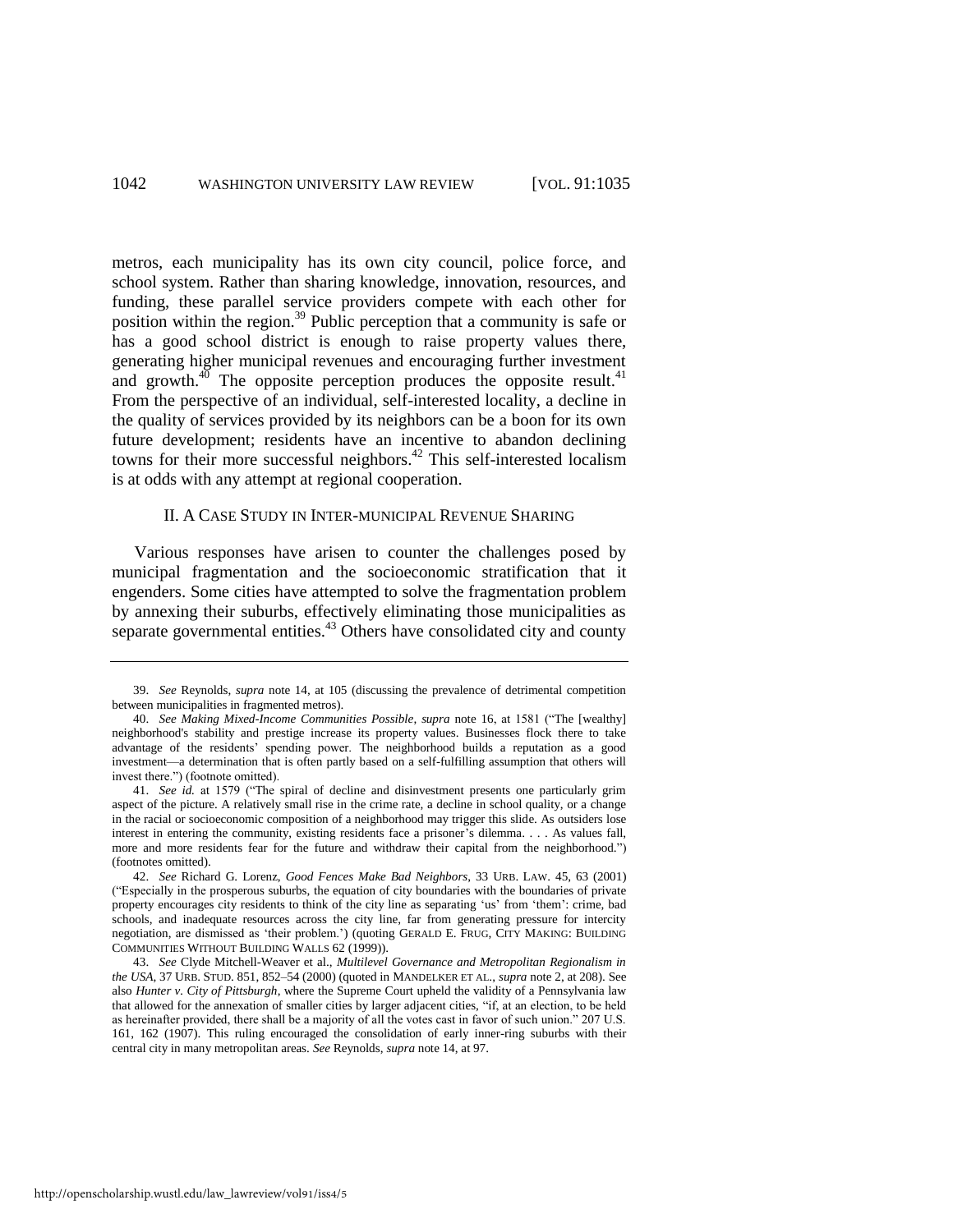governance by extending city boundaries out to the county line.<sup>44</sup> Still others have created limited-purpose regional authorities to oversee one or more specific needs of the metropolitan area.<sup>45</sup> Examples include regional transit authorities that control every mode of mass transit within the metro<sup>46</sup> and regional sewer districts that administer wastewater treatment across municipal boundaries. $47$  Under the unique government structure of Miami-Dade County, for example, certain powers and responsibilities remain vested in local municipal governments, while more regionally focused services are controlled by Dade County.<sup>48</sup>

One particularly promising type of inter-municipal cooperation works by pooling and redistributing certain local tax revenues within a metropolitan region. This method, known as "tax-base sharing" or interlocal revenue sharing, can help to reduce socioeconomic disparities between individual municipalities and equalize the level of services they provide.<sup>49</sup>

47. *See, e.g.*, *About Us*, NORTHEAST OHIO REG'L SEWER DIST., http://www.neorsd.org/ what\_we\_do.php (last visited Dec. 23, 2013) ("The District is responsible for wastewater treatment facilities and interceptor sewers in the greater Cleveland Metropolitan Area. This service area encompasses the City of Cleveland and all or portions of 61 suburban municipalities in Cuyahoga, Summit, Lake and Lorain Counties and includes a diversified group of manufacturing and processing industries.").

<span id="page-9-0"></span><sup>44.</sup> For a discussion of city/county consolidation and the political forces driving it, see MANDELKER ET AL., *supra* note [2,](#page-1-0) at 209–10 (discussing city/county consolidation and the political forces driving it).

<sup>45.</sup> *See* Frug, *supra* not[e 14,](#page-3-0) at 43 ("Many city services, such as transportation and water supply, are already delivered by regional authorities in cities across America. Although these regional authorities are now rarely organized democratically, they could be reorganized to transform them into vehicles capable of promoting community building.").

<sup>46.</sup> *See* MANDELKER ET AL., *supra* note [2,](#page-1-0) at 222 ("A number of states have created regional transportation authorities to provide transit solutions on a metropolitan scale. One example is the Georgia Regional Transportation Authority (GRTA). Created in 1999 by the Georgia General Assembly, GRTA is unique in scope and power, and was created to respond to a transportation crisis that threatened to halt growth in metropolitan Atlanta. GRTA has not exercised its powers, however, in a confrontational mode with local governments. Its main achievement has been the creation of a regional express bus system, which has been financed with the help of federal funds.").

<sup>48.</sup> MANDELKER ET AL., *supra* not[e 2,](#page-1-0) at 211.

<sup>49.</sup> Myron Orfield & Nicholas Wallace, *The Minnesota Fiscal Disparities Act of 1971: The Twin Cities' Struggle and Blueprint for Regional Cooperation*, 33 WM. MITCHELL L. REV. 591, 602 (2007) ("The tax-base sharing system requires that a portion of each of the region's communities contribute a portion of its tax base to a regional pool. The collective pool is then redistributed back to the communities according to set criteria other than the original contribution rate. A community's contribution can be set as a percentage of growth in tax base or as a percentage of total tax base. The tax-base pool can be limited to particular types of tax base (e.g., commercial-industrial property), or it can include all types—sales tax, income tax, and property tax. Distributions from the pool can be determined by tax capacity, service cost or need indicators, land-use decisions, or other criteria. The essential features of tax-base sharing are that: (1) it distributes tax base or revenues by criteria other than the origin or collection point (unlike piggyback taxes, for instance); (2) it provides resources for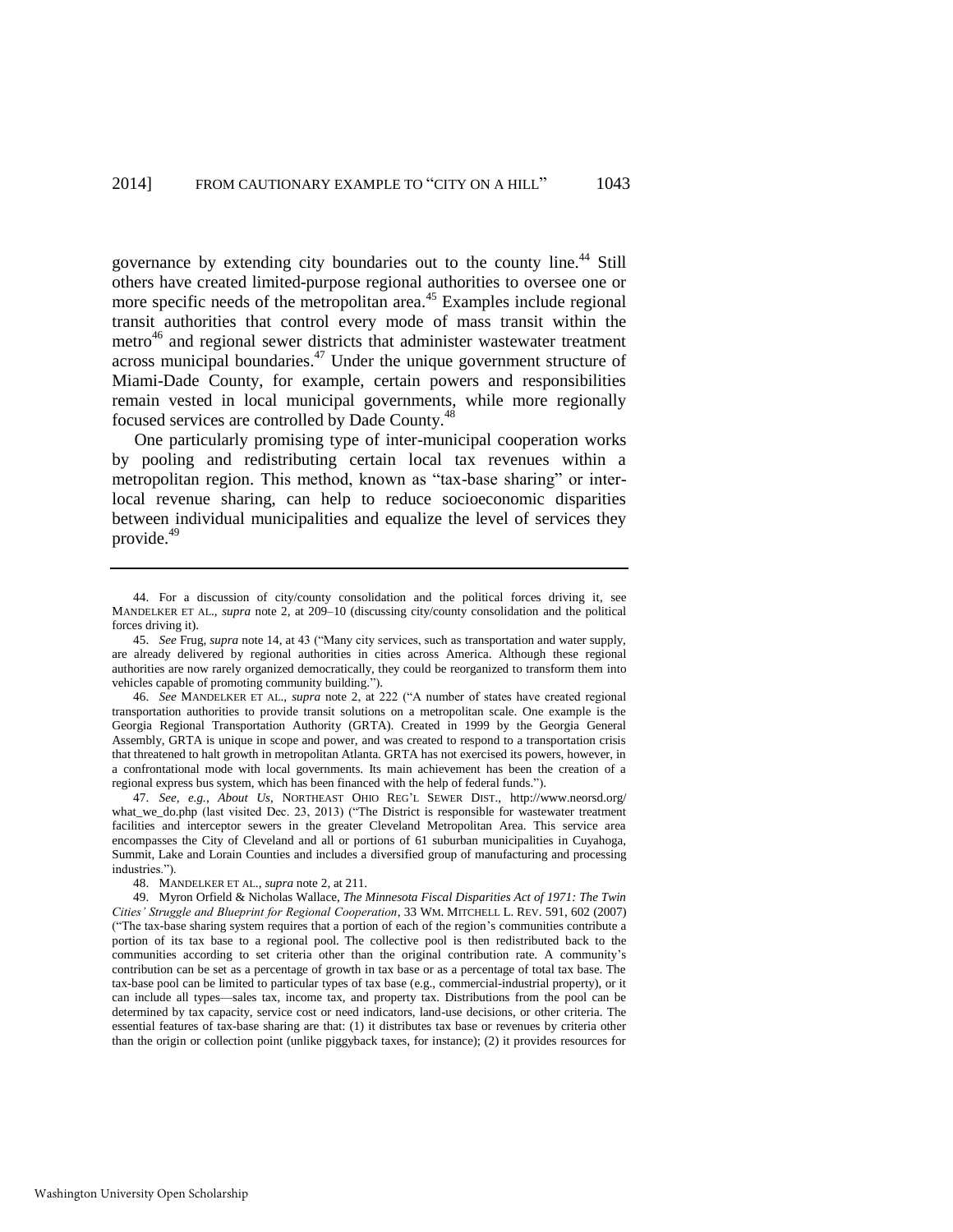Tax sharing between municipalities has been attempted in various forms, some more successful than others. These revenue-sharing programs have a variety of end goals. Some aim to reduce inter-municipal disparities in wealth and services by redistributing some revenue from richer places to poorer ones.<sup>50</sup> Others are designed to further environmental protection in the region by redirecting some municipal revenues to a regional environmental planning and response pool. $51$  Some programs work to encourage regionally rather than locally focused growth planning, either by creating a regional development tax pool or by reducing incentives for competition between municipalities. $52$ 

<span id="page-10-0"></span>Perhaps the most ambitious and successful example of a regional taxbase sharing program in the country is that employed by the Minneapolis-St. Paul metro. This initiative, known as the Twin Cities Fiscal Disparities Program (the "Program"), has become a model of inter-municipal cooperation since it began operation in 1975.<sup>53</sup> The Program was created in 1971 as a response to the well documented problems caused by municipal fragmentation and socioeconomic inequality within the Minneapolis-St. Paul metro area.<sup>54</sup>

the full range of local services (unlike special district assessments); and (3) it provides additional resources for the provision of local services (unlike county or state taxes).") (footnotes omitted).

<sup>50.</sup> *See id.*

<sup>51.</sup> *See* MATTHEW NAGOWSKI, NEW ENGLAND PUB. POLICY CTR., EXAMPLES OF INTERLOCAL REVENUE SHARING 21 (2007), *available at* http://www.bos.frb.org/economic/neppc/memos/2007/ nagowski082107.pdf [hereinafter NAGOWSKI REPORT] ("The State of New Jersey established a commission in 1972 to develop a master land-use plan for the Meadowlands District, which encompasses all or part of 14 separate jurisdictions. Some of these jurisdictions had a great deal of developable land within their boundaries, other municipalities and townships had a high proportion of environmentally sensitive wetlands or attractive potential parklands. Preserving these wetlands, parks and open space areas meant that some municipalities would not benefit from the commercial development in the region. Therefore, the State developed a revenue-sharing program to compensate the jurisdictions that preserved land for non-commercial uses.").

<sup>52.</sup> For a discussion of Virginia's 1st Regional Industrial Facility Authority (Southwestern Virginia), see *id.* at 19.

<sup>53.</sup> *See generally* Orfield & Wallace, *supra* not[e 49](#page-9-0) (offering a general plan for metros interested in setting up their own inter-municipal revenue-sharing programs).

<sup>54.</sup> *Id.* at 592 ("Created by the Minnesota Fiscal Disparities Act of 1971 as an alternative to annexation and consolidation of local governments, the Twin Cities tax-base-sharing program was an attempt to respond to a number of concerns, including increasing property tax rates, tax-base and taxrate disparities, and interjurisdictional competition for development.") (footnote omitted). *See also* MINN. STAT. § 473F.01 (2013) (The fiscal disparities statute identifies six objectives that the program seeks to accomplish: "(1) [t]o provide a way for local governments to share in the resources generated by the growth of the area, without removing any resources that local governments already have; (2) [t]o increase the likelihood of orderly urban development by reducing the impact of fiscal considerations on the location of business and residential growth and of highways, transit facilities, and airports; (3) [t]o establish incentives for all parts of the area to work for the growth of the area as a whole; (4) [t]o provide a way whereby the area's resources can be made available within and through the existing system of local governments and local decision making; (5) [t]o help communities in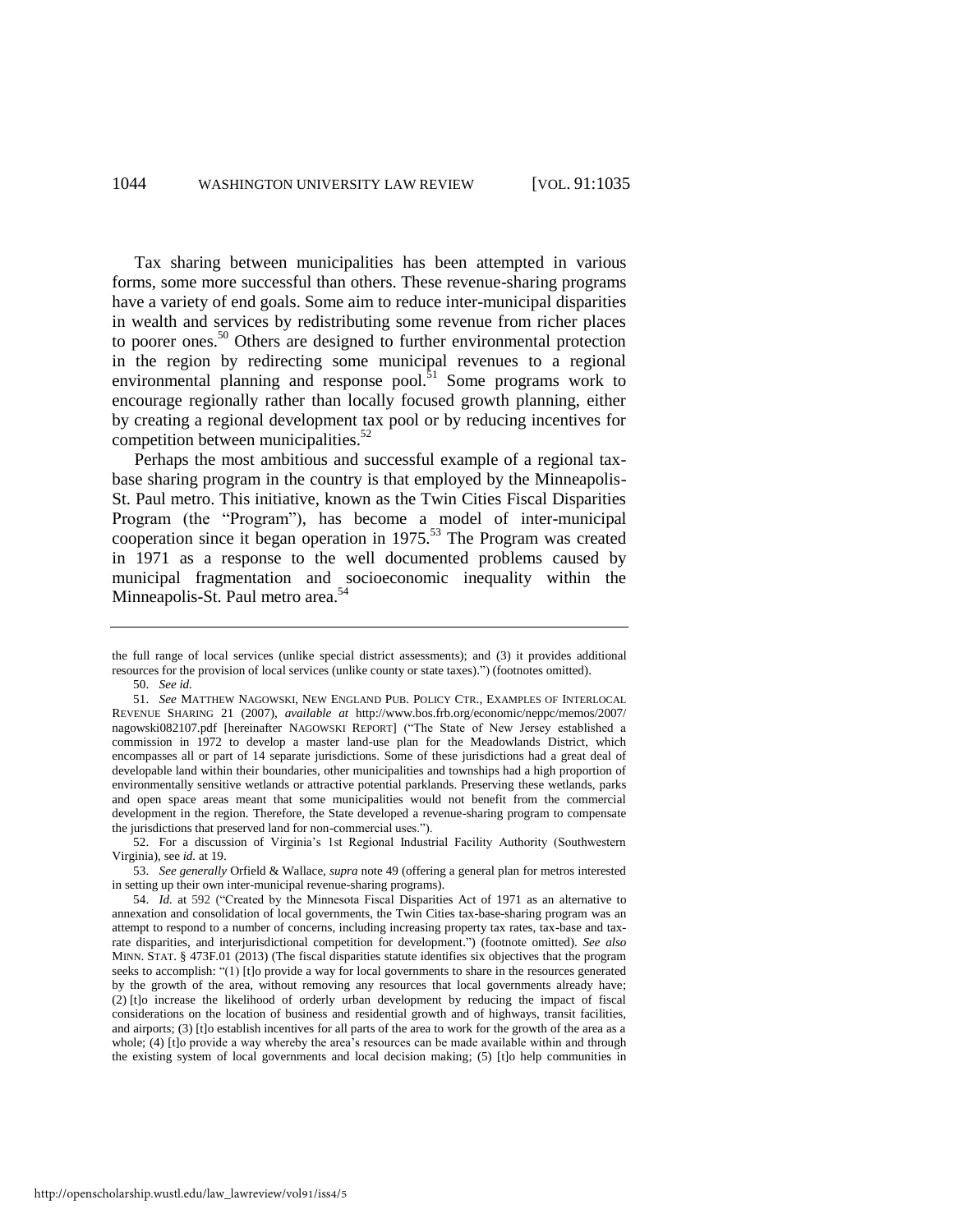The general intent of the Program was to create a regional pool into which each municipality in the seven-county metro area would contribute forty percent of the growth of its commercial-industrial tax base.<sup>55</sup> The pooled revenue would then be redistributed around the region on the basis of each municipality's "population and the ratio of the total market value of property per capita in the jurisdiction to the average market value of property per capita in the region."<sup>56</sup> The Program greatly reduces the ability of individual municipalities to use tax incentives as a tool to lure business away from other localities in the region. $57$  This in turn encourages regional cooperation and reinvestment in the central cities.<sup>58</sup> The impact on region-level planning has been positive as well.<sup>59</sup>

Although the enabling legislation, colloquially known as the Minnesota Fiscal Disparities Act of 1971 ("Act"), enjoyed bipartisan support in both houses of the state legislature, $60$  the bill faced considerable opposition from some parts of the metro.<sup>61</sup> Many newer suburban municipalities expected to see increasing local population and development. To legislators representing these communities, sharing revenue sounded too much like losing revenue to the central cities and poorer, older, inner-ring

58. *See id.* at 600–04. *See also* MYRON ORFIELD, AMERICAN METROPOLITICS: THE NEW SUBURBAN REALITY 106 (2002).

different stages of development by making resources increasingly available to communities at those early stages of development and redevelopment when financial pressures on them are the greatest; and (6) [t]o encourage protection of the environment by reducing the impact of fiscal considerations so that flood plains can be protected and land for parks and open space can be preserved").

<sup>55.</sup> MINN. STAT. §§ 473F.01, .08 (2013). *See also* Vill. of Burnsville v. Onischuk, 222 N.W.2d 523, 533 (Minn. 1974).

<sup>56.</sup> Orfield & Wallace, *supra* note [49,](#page-9-0) at 592. As Orfield and Wallace describe, "The formula assigns a share of the pool that is greater than a locality's population proportion to municipalities with lower-than-average market value per capita; whereas high-market-value localities receive a lower portion than their population share." *Id. See also* NAGOWSKI REPORT, *supra* note [51,](#page-10-0) at 2 ("The revenue generated by this tax is then redistributed among jurisdictions in inverse proportion to its aggregate per capita value of taxable property. In this manner, the tax redistributes revenues from jurisdictions with relatively high tax capacities to those with relatively low capacities.") (emphasis omitted).

<sup>57.</sup> *See* Orfield & Wallace, *supra* not[e 49,](#page-9-0) at 600–01.

<sup>59.</sup> For a detailed description of how revenue sharing incentivizes regional collaboration and discourages competition within metros, see Orfield & Wallace, *supra* not[e 49,](#page-9-0) at 600–04.

<sup>60.</sup> *See id.* at 597 ("Senate supporters of Minnesota's fiscal disparities legislation built coalitions of support based on municipal fiscal health rather than party identification. Like House author Charles Weaver, Senate author Wayne Popham (from Minneapolis) was also a conservative, while Governor Wendell Anderson, who also supported the fiscal disparities legislation, was a Democrat.").

<sup>61.</sup> *See id.* at 596–97 ("From the metropolitan area, strong opposition to the bill came from Dakota County. G.F. Minea, representative of the Dakota County Development Association, equated the proposed legislation with 'metropolitan socialism.' Minea believed tax-base sharing was 'feeding weaker communities with the product of the work of others.' Minea wondered: 'Why should those who wish to work be forced to share with those who won't or can't help themselves?'") (footnotes omitted).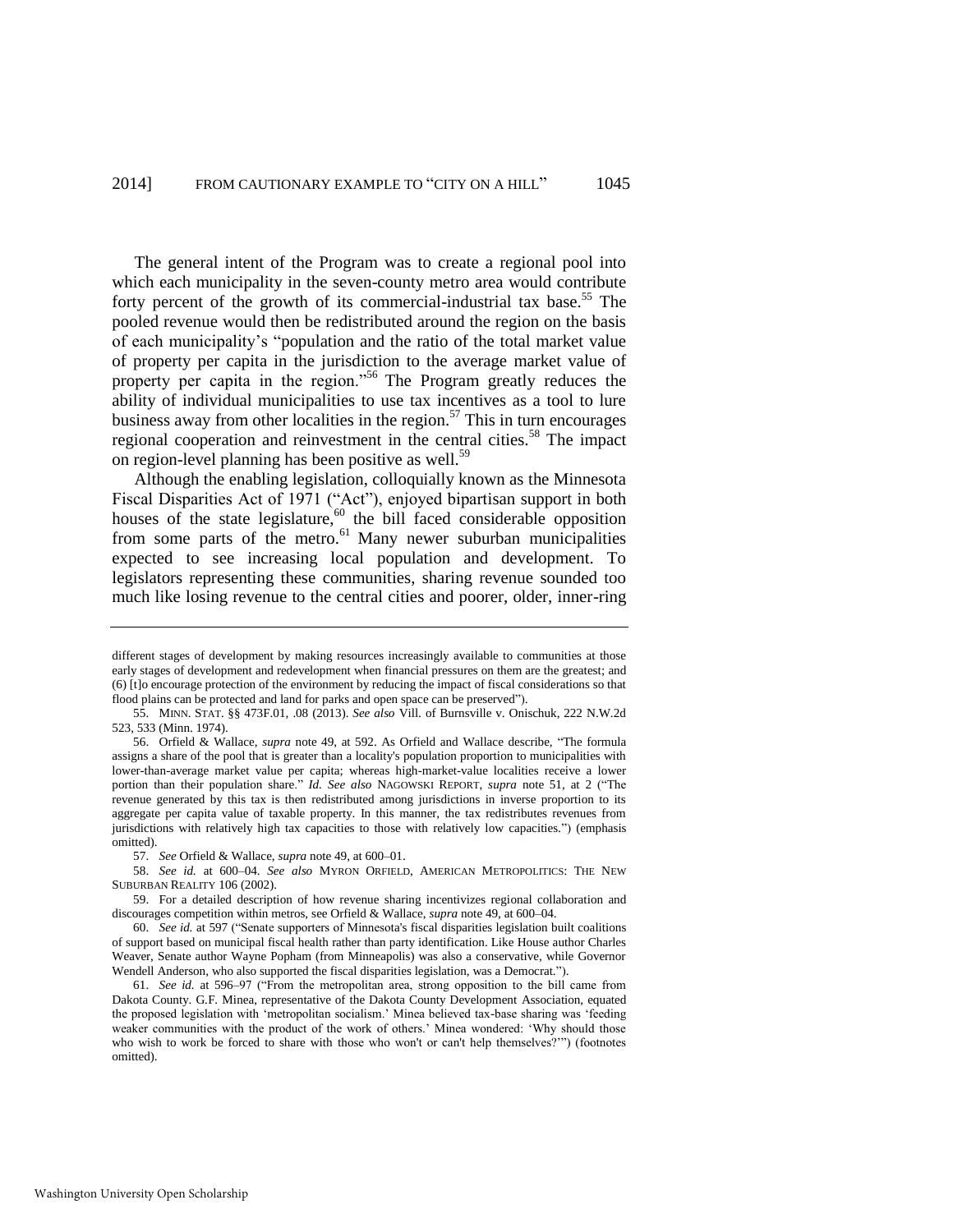suburbs. Representatives from suburban Dakota County raised the strongest objections to the bill; Dakota County Development Association representative G.F. Minea commented that initiatives like the Act are like "Robin Hood, they take from the progressive communities such as Dakota County and give to the so-called backward ones."<sup>62</sup>

Despite the opposition, the Act passed the state Senate, albeit with the minimum possible number of votes.<sup>63</sup> However, some Dakota County residents were not ready to give up the fight. After the bill was enacted, representatives of the Village of Burnsville, a suburb in northern Dakota County, sued the Program's tax auditors in an effort to have the statute declared unconstitutional.<sup>64</sup> The District Court for Dakota County found that the statute violated Article 9, Section 1 of the Minnesota Constitution.<sup>65</sup> This provision declared that "[t]axes shall be uniform upon the same class of subjects, and shall be levied and collected for public purposes . . . ."<sup>66</sup> The district court found that "[i]n general the law fails to pass the test not only of practical and common sense equality but totally fails to pass the test of constitutional uniformity requiring that the burden of a tax must fall equally and impartially upon all persons and properties subject to it."<sup>67</sup> If final, this judgment would have permanently enjoined enforcement of the Act.<sup>68</sup>

Two defendants appealed the district court's holding to the Supreme Court of Minnesota.<sup>69</sup> The state supreme court reversed the lower court's decision and upheld the constitutionality of the Act, reasoning that the tax burden imposed on municipalities was sufficiently offset by the benefits conferred upon them to satisfy the requirements of Art. 9, § 1 of the state constitution.<sup>70</sup> Furthermore, the court remarked that "[t]he fiscal disparities statute is a bold and imaginative departure from conventional devices for balancing the benefits and burdens of taxation."<sup>71</sup> Although the Minnesota

- 70. *See id.* at 532–33.
- 71. *Id.* at 532.

<sup>62.</sup> *Id.* at 598 (quoting Peter Ackerberg, *Fiscal Disparity Proposal Delayed*, MINNEAPOLIS TRIB., Apr. 17, 1971, at 14B).

<sup>63.</sup> *Id.* at 598–99 ("The bill needed thirty-four affirmative votes to pass, and it received exactly that with a final vote of 34 to 31. Of the thirty-four affirmative votes, seventeen were from conservatives and seventeen were from Democrats. Of the thirty-one negative votes, fifteen were from conservatives and sixteen were Democrats. Twelve suburban senators and nineteen representing districts outside the Metropolitan area opposed the bill.") (footnotes omitted).

<sup>64.</sup> Vill. of Burnsville v. Onischuk, 222 N.W.2d 523, 524 (Minn. 1974).

<sup>65.</sup> *Id.*

<sup>66.</sup> MINN. CONST. of 1857, art. 9, § 1 (amended to art. 10 § 1 in 1974).

<sup>67.</sup> *Onischuk*, 222 N.W.2d at 528.

<sup>68.</sup> *Id.* at 527.

<sup>69.</sup> *See id.* at 523.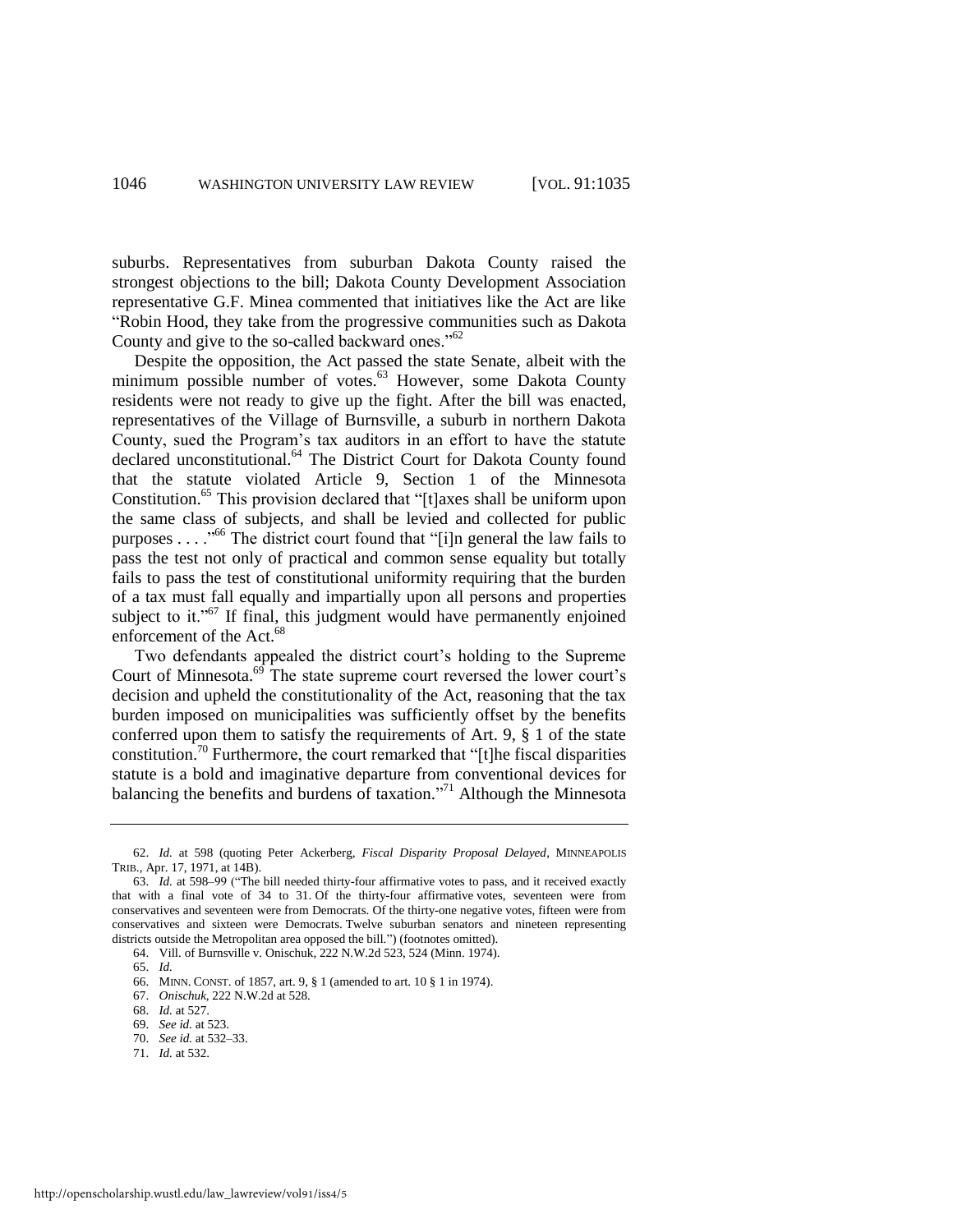Supreme Court could have upheld the Act solely on the basis of judicial deference, they went further, expressing their unequivocal support for the Program.<sup>72</sup>

With the legal challenges settled, the Program went into effect in 1975. Although it remains controversial, $^{73}$  the Program has, by most accounts, accomplished what was intended.<sup>74</sup> A 2005 report to the Minnesota House of Representatives analyzed the Program's effects in detail.<sup>75</sup> In sum, the report indicates that the impact of the Program has increased over time, reducing the tax rate and level of service disparities within the metro.<sup>76</sup> With this success, the Program has gained national attention, and inspired other cities to consider adopting similar initiatives.<sup>77</sup> Naturally, this type of inter-municipal wealth redistribution can be highly controversial, but the potential benefits should convince local government leaders to seriously consider whether such an initiative could bring positive results in their metros as well. The following section analyzes the possibility of adopting a Twin-Cities type revenue-sharing program in the St. Louis metropolitan region.

<sup>72.</sup> *See id.* ("Under existing tax practices, in order to improve their fiscal capacity, local units of government vie for commerce and industry to improve the fiscal capacity of its [*sic*] residents without considering the resulting impact on long-range planning and the utilization of their resources. . . . The payment of taxes in a metropolitan area may have only slight relationship to the use and enjoyment which residents make of other areas in the district. Defendants argue effectively that the indiscriminate encouragement of commerce and industry in a particular municipality may detrimentally and irretrievably affect policies and plans for the development of parks and open spaces and frustrate wellconsidered housing policies for both low-income and moderate-income residences. The Fiscal Disparities Act recognizes that to some extent the location of commercial-industrial development may be irrelevant to the question of the cost of services which are added to a municipality's budget occasioned by the location of such a development within its boundaries.").

<sup>73.</sup> *See* Steven Dornfeld, *Affluent Suburbs Challenge Twin Cities' Unique Tax-Base Sharing Law*, MINNPOST, Sept. 22, 2011, http://www.minnpost.com/cityscape/2011/09/affluent-suburbschallenge-twin-cities-unique-tax-base-sharing-law ("In the 40 years since the Fiscal Disparities Act was passed by the Minnesota Legislature, the Twin Cities' unique tax-base sharing law has survived multiple court challenges and repeal efforts.").

<sup>74.</sup> *See* Orfield & Wallace, *supra* note [49,](#page-9-0) at 603 ("In 2000, the Twin Cities program shared about twenty-eight percent of the region's commercial-industrial tax base—an amount that represented roughly twelve percent of the total tax base. This percentage of the commercial-industrial tax would have generated revenue of approximately \$300 million at the regional average rate. As a result of the sharing program, local tax-base disparities narrowed significantly (by roughly twenty percent) and the ratio of the ninety-fifth to fifth percentile tax base saw a similar decrease (approximately twenty-five percent). For cities with a population of at least 9,000, the ratio of the largest to the smallest tax base per capita dropped as a result of the tax-sharing program from 16-to-1 to 4-to-1.") (footnotes omitted).

<sup>75.</sup> *See* STEVE HINZE & KAREN BAKER, MINNESOTA'S FISCAL DISPARITIES PROGRAMS, TWIN CITIES METROPOLITAN AREA AND IRON RANGE (2005).

<sup>76.</sup> *See id.*

<sup>77.</sup> *See, e.g.*, NAGOWSKI REPORT, *supra* not[e 51.](#page-10-0)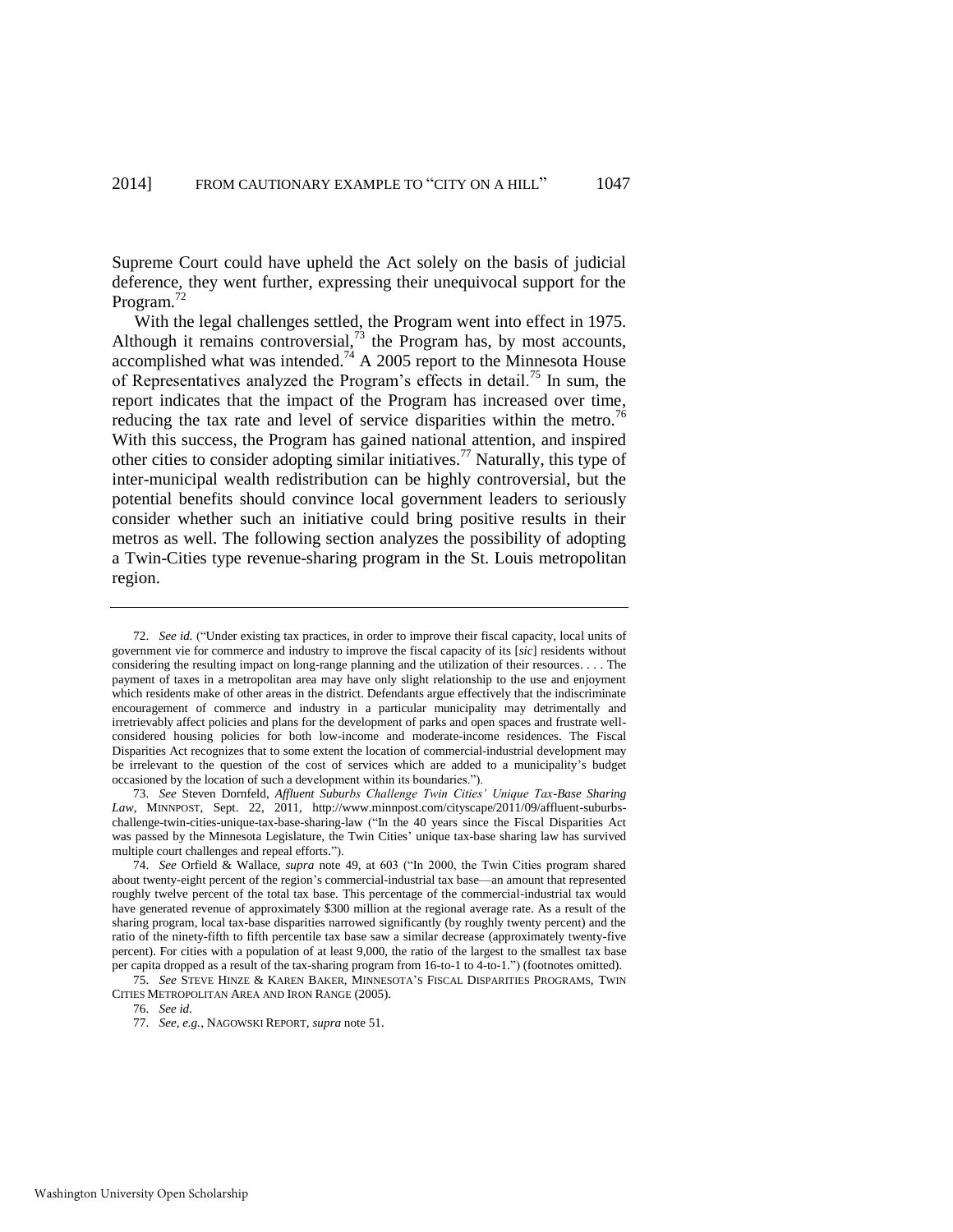#### <span id="page-14-1"></span><span id="page-14-0"></span>III. REGIONAL REVENUE SHARING IN METRO ST. LOUIS

St. Louis was founded in 1764 by Pierre Laclede Liguest and Auguste Chouteau.<sup>78</sup> The city sits on bluffs rising from the west bank of the Mississippi River, just below its confluence with the Missouri. Originally a frontier post for traders and fur trappers, St. Louis became an important river port after the Louisiana Purchase.<sup>79</sup> River blockades hurt the city during the Civil War, but it grew rapidly afterward, becoming the country's fourth largest by the late nineteenth century.<sup>80</sup> In 1904, when St. Louis hosted both the World's Fair and the Olympics, the population was around 600,000.<sup>81</sup> At the end of the Second World War, St. Louis was home to more than  $850,000$  people;<sup>82</sup> with an area of only sixty-two square miles, it had one of the highest population densities in the country, higher than twenty-first century Chicago.<sup>83</sup>

Early in its history, the city made a decision to separate from St. Louis County.<sup>84</sup> Residents of the growing city elected to sever their legal ties to the county, rather than finance the development of its infrastructure with their tax dollars. The Missouri Constitution of 1876 included a "homerule" provision, which loosened municipal incorporation rules and delegated a good deal of power to municipal governments.<sup>85</sup> The homerule provision also created a new charter for the city of St. Louis, making it an independent city with the powers and responsibilities of both a municipality and a county.<sup>86</sup> Unfortunately, the new, more accommodating

86. *Id.*

<sup>78.</sup> *A Brief History of St. Louis*, CITY OF ST. LOUIS, MO, http://stlouis-mo.gov/visit-play/stlouishistory.cfm (last visited Oct. 10, 2013).

<sup>79.</sup> *Id.*

<sup>80.</sup> *Id. See also St. Louis, MO, 1877–1896*, *in* CITIES IN AMERICAN POLITICAL HISTORY 305–10 (Richardson Dilworth, ed., 2011).

<sup>81.</sup> *See Population of the Largest 75 Cities: 1900–2000*, U.S. CENSUS BUREAU (Apr. 1, 2003), *available at* http://www.census.gov/statab/hist/HS-07.pdf (St. Louis' population was 575,238 in 1900, growing by thousands of people per year).

<sup>82.</sup> *See* Cox, *supra* not[e 17.](#page-4-0) 

<sup>83.</sup> *2000 Census: US Municipalities over 50,000: Ranked by 2000 Population*, DEMOGRAPHIA, http://www.demographia.com/db-uscity98.htm (last visited Feb. 10, 2013) (stating St. Louis' population density in 1950 was approximately 13,822 residents per square mile and listing Chicago as having a population density of 12,749 residents per square mile in 2000).

<sup>84.</sup> *A Brief History of St. Louis*, *supra* not[e 78](#page-14-0) ("St. Louis's current boundaries were established in 1876, when voters approved separation from St Louis County and establishment of a home rule charter. St. Louis was the nation's first home rule city, but unlike most, it was separated from any county.").

<sup>85.</sup> *See* GORDON, *supra* not[e 26,](#page-5-0) at 40.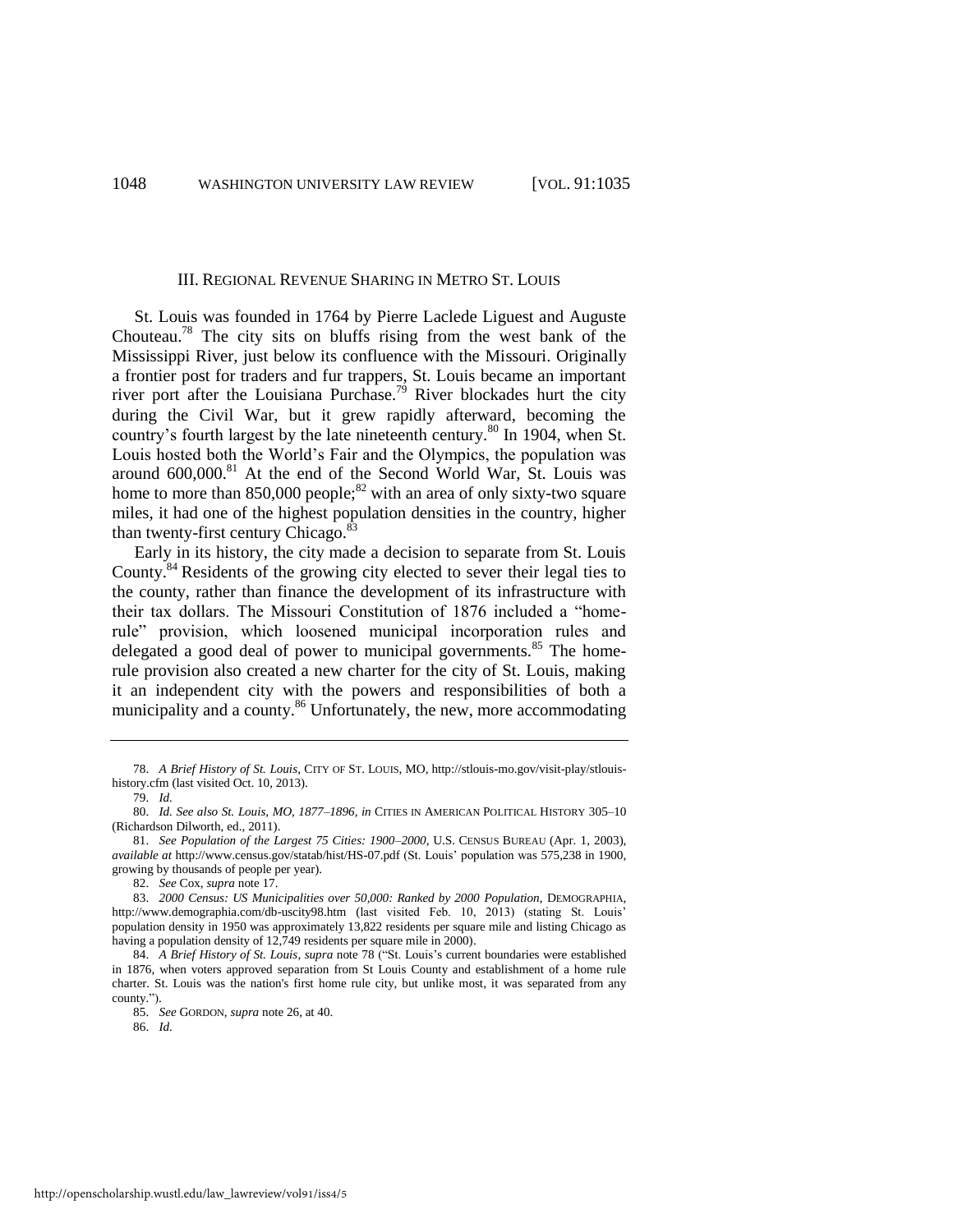municipal incorporation rules would work an unintended mischief upon St. Louis City.<sup>87</sup>

When St. Louis became an independent city in 1876, there was still plenty of land to develop within its newly established boundaries.<sup>88</sup> However, after a construction boom in the years surrounding the 1904 World's Fair, the city quickly began to approach build-out.<sup>89</sup> The option of annexing surrounding suburbs into the growing city, popular in many metro regions, was unavailable to St. Louis following the 1876 city/county split.<sup>90</sup> As the city became fully developed, then overcrowded, suburban communities in St. Louis County began to incorporate at a rapid rate.<sup>91</sup> By 2000, the county contained ninety-one, separate municipalities.<sup>92</sup> Many of these suburbs provide their own services, though some contract for certain services with neighboring towns or with the county.  $93$ 

<span id="page-15-0"></span>After World War Two, the population of St. Louis began a steady decline. Over the next sixty years, the city lost nearly two-thirds of its population until, by 2010, it was under  $320,000$ .<sup>94</sup> The city was built to accommodate almost one million people; with only a third that many, large tracts have become essentially uninhabited.<sup>95</sup> St. Louis keeps its housing vacancy rate relatively low by demolishing hundreds of

<sup>87.</sup> For a discussion of the impact of regional fragmentation upon St. Louis, see *id.* at 46 ("Into the 1940s, the consequences of fragmentation—at least for the City—only grew worse. St. Louis[, according to City officials,] suffers like one whose feet are hobbled, whose hands are manacled and whose body is enclosed in a steel corset . . . which prevents the normal operation of all his vital functions . . . .") (quotation marks omitted).

<sup>88.</sup> *See A Brief History of St. Louis*, *supra* note [78](#page-14-0) (noting that, at the time the city was separated from the county, "there was ample room for the city to grow within its fixed boundaries.").

<sup>89.</sup> *See id.* ("After World War II, the City's population peaked at 856,000 by 1950. This crowded city had no more room to grow within its fixed boundaries, and much of the housing stock had been neglected during the Great Depression of the 1930s and during World War II. Thus any new growth had to occur in the suburbs in St. Louis County, which St. Louis could not annex.").

<sup>90.</sup> *See* GORDON, *supra* note [26,](#page-5-0) at 41. ("Early on, the conventional pattern of urban growth annexation of outlying, often industrial, suburbs—was blocked in St. Louis, whose western border was sealed in 1876 . . . . ").

<sup>91.</sup> *Id.*

<sup>92.</sup> *Id.* at 45.

<sup>93.</sup> For a discussion of the varying motives behind municipal incorporation in St. Louis County, see *id.* at 43–45.

<sup>94.</sup> *State & County QuickFacts, St. Louis (city), Missouri*, U.S. CENSUS BUREAU, http://quick facts.census.gov/qfd/states/29/2965000.html (last visited Feb. 6, 2013).

<sup>95.</sup> *See* THE BROOKINGS INSTITUTION, GROWTH IN THE HEARTLAND: CHALLENGES AND OPPORTUNITIES FOR MISSOURI 39 (2002) [hereinafter GROWTH IN THE HEARTLAND] ("Density has evaporated in the St. Louis metropolis. In 1950, St. Louis' then-urbanized area boasted a population density of 6,141 persons per square mile. By 1990, density had dissipated by 55 percent to leave a scattering of just 2,757 people per square mile across the region's now 737 square mile expanse. By 1999, St. Louis' urbanized area was the 17th least dense among the 68 largest metropolitan areas having undergone the 5th greatest density decline since 1982.") (footnotes omitted).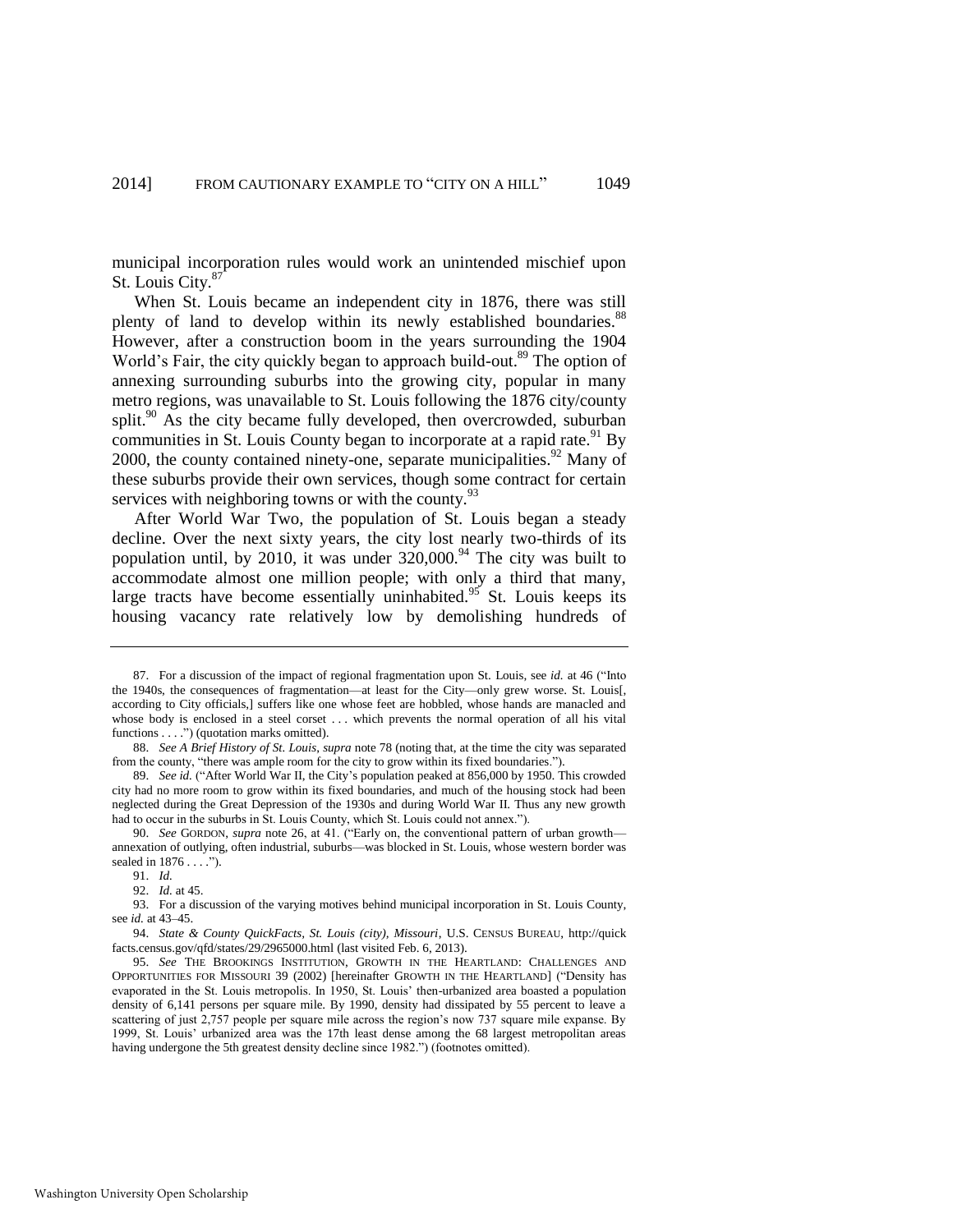abandoned buildings every year, but the outcome of this shortsighted policy can only be described as a pyrrhic victory.<sup>96</sup> In addition to placing further strain upon the city's overburdened budget, demolition of thousands of historic brick buildings has profoundly scarred the urban landscape.  $\frac{97}{100}$  Many blocks, particularly on the city's poverty-stricken north side, have only one or two houses left. The empty lots and abandoned houses foster feelings of hopelessness and fear among the residents who remain.<sup>98</sup> Most people with the ability to leave do so as the vacant and neglected neighborhoods become havens for crime and vice, encouraging ever more rapid decline.<sup>99</sup>

Studies have shown the effects of such self-reinforcing trends, or "positive feedback loops," on neighborhood collapse.<sup>100</sup> A trend of neighborhood abandonment, once started, will accelerate swiftly following a certain "tipping point."<sup>101</sup> A few abandoned properties or vacant lots may not have a marked effect, but as the number of functional households dwindles, the neighborhood begins to lose its cohesion and stability. After the tipping point, nearly every mobile resident departs, leaving the neighborhood to decay.<sup>102</sup> This destabilization tipping point appears to have been reached and surpassed in many north St. Louis neighborhoods.

St. Louis' tax revenues per capita have declined considerably, and while the city's smaller population has a somewhat smaller demand for services, this reduction in demand cannot keep pace with shrinking revenues.<sup>103</sup> As the wealthy and middle-class abandoned the city and moved to developing suburbs, demand for housing in St. Louis dropped

<sup>96.</sup> For a general discussion of the demolition strategy and its effects, see Tony Favro, *US Cities Use Demolition as Planning Tool but Results are Often Problematic*, CITYMAYORS.COM http://www. citymayors.com/development/demolition\_usa.html (last visited Feb. 10, 2013).

<sup>97.</sup> *See* Adam Allington, *Cities Demolish Homes, But Problems Linger*, MARKETPLACE (July 16, 2012, 11:53 AM), http://www.marketplace.org/topics/economy/cities-demolish-homes-problemslinger ("When they get out the wrecking ball to deal with larger social problems, there's still drug dealing, there's still unemployment, there's still poverty, there's still poor housing. You can take down every last vacant building in North St. Louis, and those are the underlying problems and they are going to remain.'") (quoting Michael Allen, Dir. of the St. Louis-based Preservation Research Office).

<sup>98.</sup> For a discussion of the links between neighborhood abandonment and crime, see JACOBS, *supra* not[e 6,](#page-2-2) at 32–34.

<sup>99.</sup> *See id.* at 34–37. Jacobs provides a detailed analysis of the power of bustling and lively streets to shield neighborhood dwellers from crime. Her analysis helps to shed light on the negative impacts of abandonment and vacancy. *See also* GORDON, *supra* not[e 26,](#page-5-0) at 22–23.

<sup>100.</sup> *See Making Mixed-Income Communities Possible*, *supra* not[e 16,](#page-3-1) at 1580.

<sup>101.</sup> *See id.*

<sup>102.</sup> *See id.*

<sup>103.</sup> *See* GORDON, *supra* note [26,](#page-5-0) at 64–66. *See also* CITIES IN AMERICAN POLITICAL HISTORY, *supra* not[e 80,](#page-14-1) at 534–36 (Richardson Dilworth ed., 2011) (describing some of the problems caused by St. Louis' declining tax base and the various strategies employed in response to falling revenues).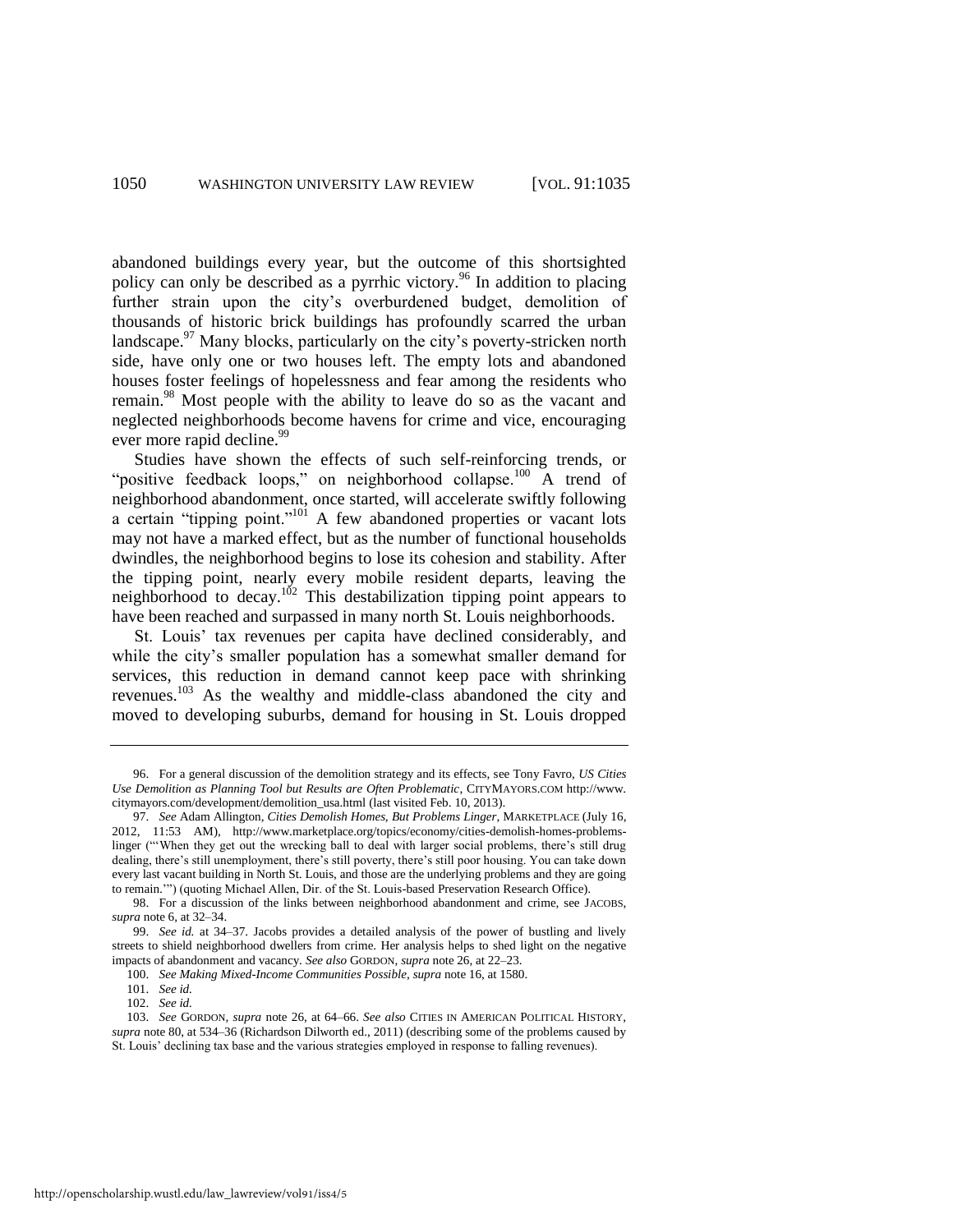precipitously. Decreasing demand drags down property values.<sup>104</sup> Property taxes, a principal source of city revenue, $105$  are computed as a percentage of a property's appraised market value; as values fall, property tax receipts dwindle.

As St. Louis' population suburbanized, many retailers and businesses departed as well, following their customers to new growth areas.<sup>106</sup> The city, once a thriving commercial center, suffered an outmigration of business that drastically reduced local sales tax revenues.<sup>107</sup> While fewer occupants may mean fewer school-aged children and fewer city employees, it does not sufficiently reduce the cost of maintaining city infrastructure. A smaller population does not affect the price of debt service or payments on municipal bonds issued for previous capital improvements, or help ease the mushrooming cost of pensions for retired employees.<sup>108</sup>

As the wealthy and middle-class fled, the city's demographics shifted away from groups that tended to pay more tax and required fewer services

<sup>104.</sup> *See* CITY OF ST. LOUIS PLANNING & URBAN DESIGN AGENCY, VACANCY TO VIBRANCY: SUSTAINABLE HOUSING THROUGH PRESERVATION 7 (2007) [hereinafter VACANCY TO VIBRANCY] ("The city became land owner of 16% of the lots, as owners simply walked away, leaving unpaid taxes and a large decline in city revenue. There was no value for real estate and the city could not find takers for the large inventory of properties. Buildings from houses to large warehouses were assumed by the city.").

<sup>105.</sup> *Local Revenue Structures*, NAT'L LEAGUE OF CITIES, http://www.nlc.org/build-skills-andnetworks/resources/cities-101/city-finances/local-revenue-structures (last visited Feb. 6, 2013) ("Taxes are an essential source of revenue for all levels of government. Like other parts of the revenue structure, tax revenue setting by municipalities is restricted by state governments. States are not uniform in their approach to allowing municipalities to utilize the three major sources of tax revenue property, sales and income taxes—usually permitting some combination. In some states, municipalities receive revenue from two of these taxes, usually some combination of property and sales taxes. In addition some states assign a portion of state tax revenues to those municipalities with a substantial share of the state population (New York City, St. Louis, and Kansas City, for example). Municipalities in other states are reliant on one tax with only a limited degree of reliance on a second. And in other states, municipalities rely on only one revenue source, usually the property tax. Municipalities in this latter category are either heavily reliant on that one source (as in Connecticut), or that one source is a relatively low percentage of total general revenues (Idaho).").

<sup>106.</sup> *See* GORDON, *supra* not[e 26,](#page-5-0) at 20–21. ("St. Louis lost virtually its entire retail base over the course of the postwar era—claiming over 75 percent of regional retail sales in the late 1940s but barely 11 percent by the late 1990s . . . [R]etail markets were responsive to the proximity and needs of the local population: as the more prosperous moved to the suburbs . . . , the stores tagged along.").

<sup>107.</sup> *Id.*

<sup>108.</sup> *See generally* THE PEW CHARITABLE TRUSTS, CITIES SQUEEZED BY PENSION AND RETIREE HEALTHCARE SHORTFALLS (2013), *available at* http://www.pewstates.org/uploadedFiles/PCS\_Assets/ 2013/Pew\_city\_pensions\_brief.pdf (analyzing the impending crisis many cities face with respect to unfunded pension liability). *See also* CITY OF ST. LOUIS, MO, COMPREHENSIVE ANNUAL FINANCIAL REPORT: FISCAL YEAR ENDED JUNE 30, 2012 129–30 (2012), *available at* https://stlouis-mo.gov/ government/departments/comptroller/documents/upload/FY%202012%20Comprehensive%20Annual %20Financial%20Report.pdf.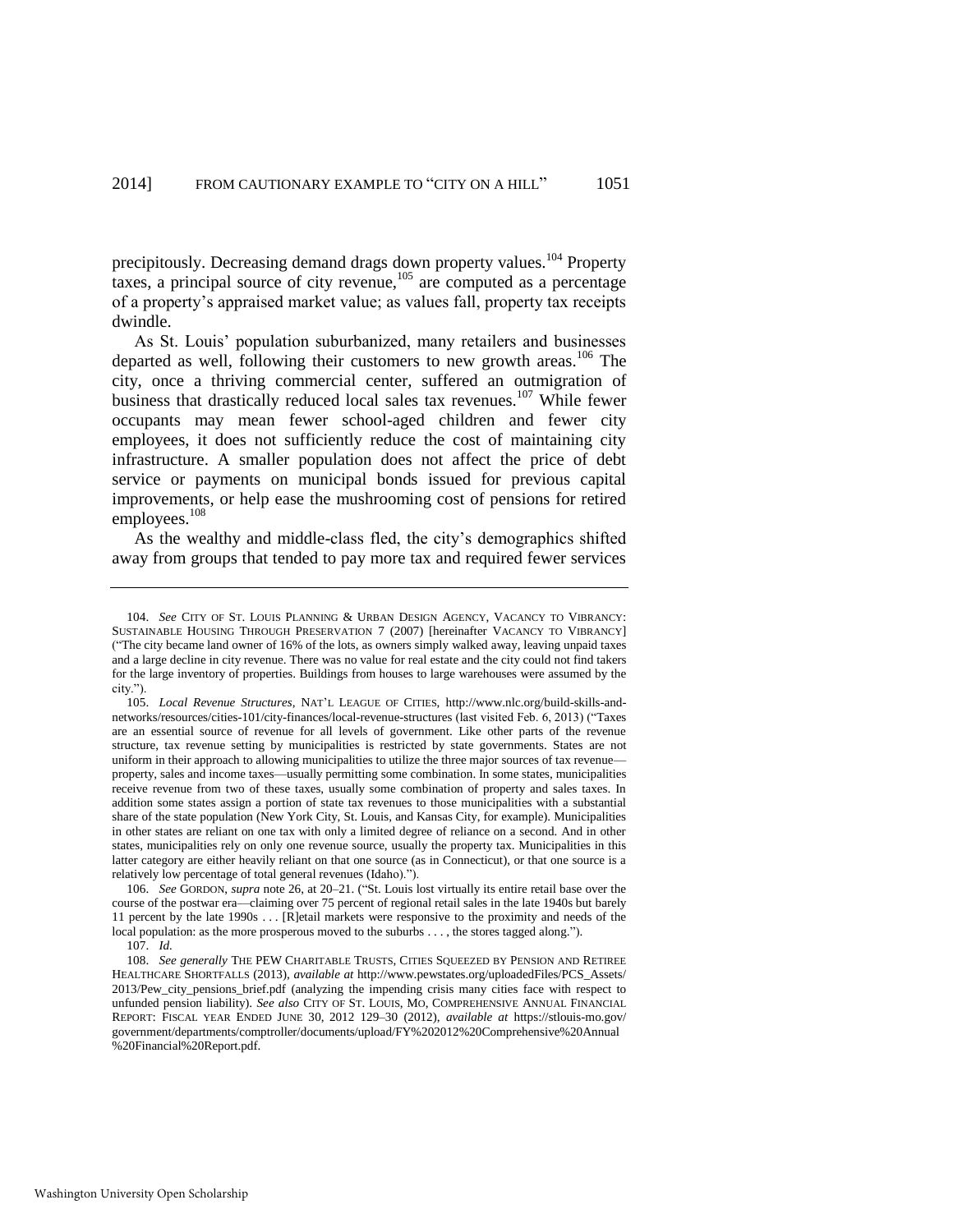toward those that paid less tax and required more services.<sup>109</sup> Suburban communities that were able to use zoning to exclude such "undesirable residents" have enjoyed the opposite outcome.<sup>110</sup> The higher level of services available in the suburbs continues to lure mobile residents away from St. Louis, which further concentrates urban poverty within the city itself. $^{111}$ 

Many suburbanites appear to view growth in their local communities as healthy and positive, often ignoring the effect that outmigration and disinvestment have on the city itself. In many suburbs across the country, the tendency is to view the collapse of the central city as the regrettable but inevitable result of people's individual locational choices.<sup>112</sup> However, the rapid growth of the suburban fringe reflects more than this. Government policies subsidizing highway and new home construction have redirected investment out of older cities.<sup>113</sup> Everyone in the region pays to subsidize the building of new infrastructure in the suburbs, but those in the central city receive no benefit from it. Instead, they must endure the accelerated evisceration of their neighborhoods as new cul-desac developments metastasize on the exurban frontier.<sup>114</sup>

<sup>109.</sup> *See* Kaplow, *supra* note [31,](#page-6-0) at 423 ("General state and local taxes are not directly tied to benefits. Rather, they appear to be largely independent of benefits. Thus, a resident who lives in a mansion pays much greater property taxes than one who lives in a small house, yet they have access to the same schools, parks, and police department. Similarly, rich state residents pay far more than poor residents in sales and income taxes, yet they have access to the same roads and state universities. Contrary to the taxes-equal-benefits view, therefore, one might hypothesize that available benefits are roughly equal among residents of a given jurisdiction, which implies that taxes are unrelated to benefits.").

<sup>110.</sup> *See infra* text accompanying not[e 121.](#page-20-0) 

<sup>111.</sup> *See* GROWTH IN THE HEARTLAND, *supra* not[e 95,](#page-15-0) at 40 ("Not surprisingly, poverty remained concentrated in the region's central city and older suburbs as jobs, people, wealth, and opportunities departed. In 2000, a full third of the region's poor people lived in St. Louis City, with an additional huge share clustered in the innermost neighborhoods of St. Louis County.") (emphasis omitted).

<sup>112.</sup> *See supra* text accompanying note [11.](#page-2-1) *See also* Cashin, *supra* note [9,](#page-2-0) at 2026 ("[T]he racial and economic segregation by political jurisdiction that has accompanied suburbanization, while a relatively new phenomenon, has come to be accepted by the metropolitan populace as the 'natural' order. The degree of government intervention or subsidy that contributed to metropolitan socioeconomic fragmentation is not generally acknowledged or recognized, and citizens may tend to view resulting fiscal, economic, and social inequality as reflections of private choice and merit.") (footnotes omitted).

<sup>113.</sup> *See* DUANY ET AL., *supra* note [20,](#page-5-1) at 7–9.

<sup>114.</sup> *See* Cashin, *supra* note [9,](#page-2-0) at 2003–04 n.102 ("In the Twin Cities area, for example, the 'favored quarter' is comprised of the developing suburbs to the south and west of the 1-494 beltway, including the high job-growth towns of Eden Prairie, Minnetonka, and Plymouth. During the 1980s, the state spent \$1.09 billion on new highways, 75% of it serving these developing suburbs. During the 1990s, virtually all the metro area transportation budget was earmarked to expand capacity in this southern and western quarter. A system of sewer financing was put in place in the mid-1980s through which the inner core—the central cities and inner-ring suburbs—subsidized the construction and operation of sewer capacity at the fringe. Even though there was abundant unused sewer capacity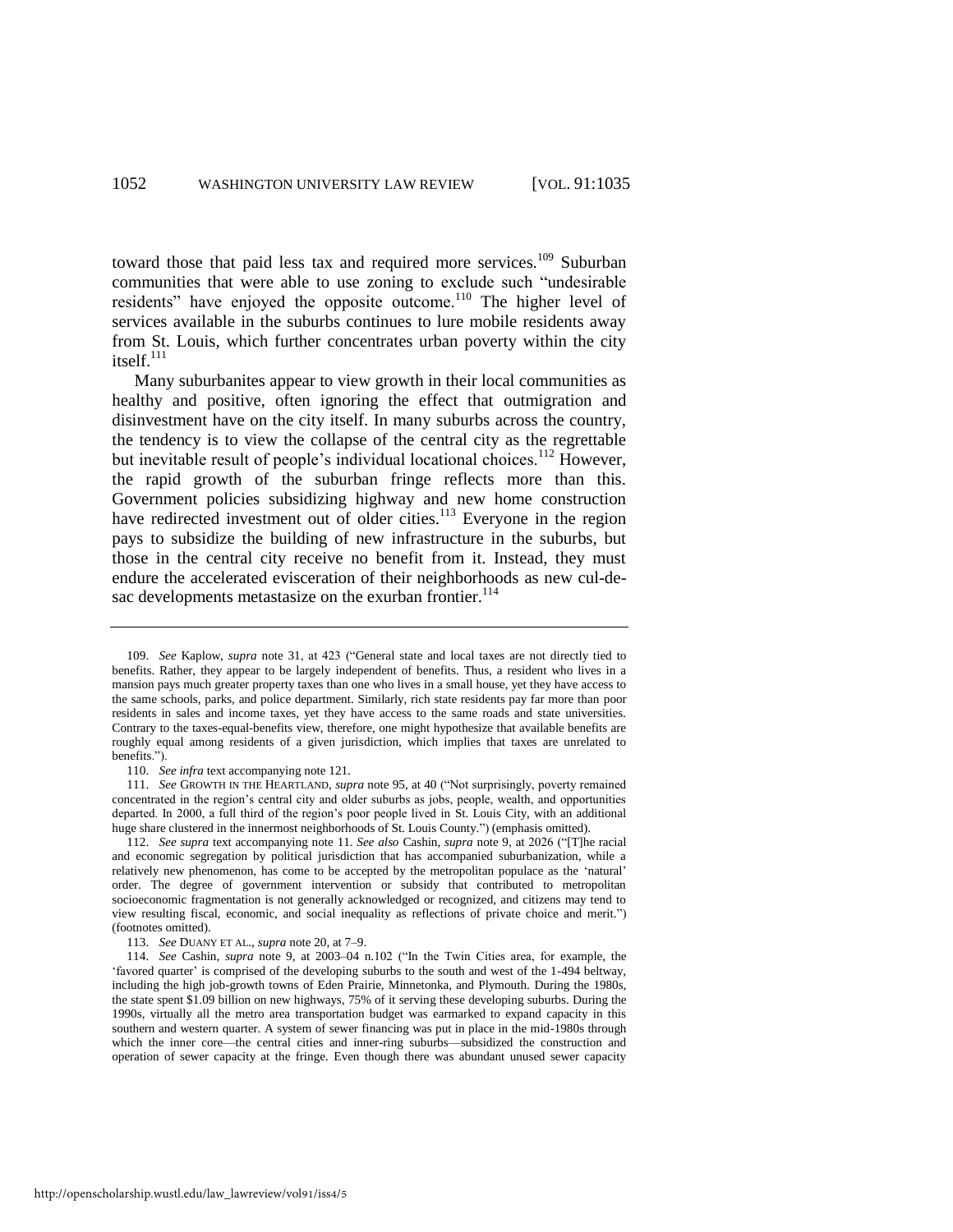<span id="page-19-0"></span>Communities enjoying these kinds of subsidies can afford to offer attractive corporate tax rates to lure businesses away from the central city and older inner-ring suburbs.<sup>115</sup> Here there is evidence of the effect of another positive feedback loop: investment in transportation infrastructure on the suburban/exurban fringe encourages the building of new lowdensity residential developments. This decentralization of population, combined with cheap "greenfield" land and attractive corporate tax rates, draws business development (and new jobs) toward the outskirts.<sup>116</sup> The growth of a commercial and industrial tax base relieves pressure on residential tax rates, while filling municipal coffers. Growing suburbs and exurbs can thus offer better services at lower tax rates than their older neighbors. The constant relocation of people and businesses that this feedback loop promotes has been likened to a game of municipal, musical chairs.<sup>117</sup> Unfortunately, when the music stops, the central city tends to be left standing alone.

As new "edge cities" grow, older suburbs and central cities decay. However, recent trends indicate that the danger of urban decline is not confined to these communities.<sup>118</sup> By creating perverse incentives for new

elsewhere in the region, at the request of suburban jurisdictions and developers, between 1987 and 1991 the region spent approximately \$50 million on new sewer capital costs, a disproportionate share of it in the southern and western quadrant. 'By 1992, the central cities were paying more than \$6 million a year to help move their middle-class households and businesses to the edge of the region.'") (internal citations omitted).

<sup>115.</sup> *See id.* at 2023 ("[I]t is to be expected that the favored quarter would dominate in the competition for public investments because it starts from an original position of wealth and homogeneity not enjoyed (or not enjoyed equally) by other localities in the metropolis. Homogeneity and smallness will make it easier for localities of the favored quarter or the interest groups that represent them—such as developers—to mobilize to influence state or other political decisionmakers responsible for allocating relevant public benefits. Wealth, obviously, will assist in underwriting the costs of such mobilization and, unfortunately, in enhancing access to political decisionmakers. As Mancur Olson argued in his theory of collective action, political activity is likely to be dominated by small groups of individuals or interests seeking to maximize benefits for themselves.").

<sup>116.</sup> *See* Clayton P. Gillette, *Regionalization and Interlocal Bargains*, 76 N.Y.U. L. REV. 190, 190 n.2 (2001) (referencing Joseph Persky & Wim Wiewel, *The Distribution of Costs and Benefits Due to Employment Deconcentration*, *in* URBAN-SUBURBAN INTERDEPENDENCIES 49, 67–68 (Rosalind Greenstein & Wim Wiewel eds., 2000) which describes how the "movement of manufacturing jobs from urban centers to the suburbs confers benefits on suburbs at the expense of central cities").

<sup>117.</sup> *See Making Mixed-Income Communities Possible*, *supra* not[e 16,](#page-3-1) at 1584–85 ("Because local revenues are based on taxes rather than some sort of uniform user fee, the wealthy contribute more to local revenues than do the poor residing in the jurisdiction. Thus, the poor always have an incentive to migrate into wealthy jurisdictions, and the wealthy always have an incentive to leave jurisdictions in which poor residents predominate. Without restrictions on mobility, the poor would therefore end up chasing the wealthy from suburb to suburb in an endless game of 'musical suburbs.'").

<sup>118.</sup> *See* GROWTH IN THE HEARTLAND, *supra* not[e 95,](#page-15-0) at 42 ("In addition to further weakening the core and inner-ring suburbs, the movement toward the periphery creates problems there as well as even the most attractive new suburbs soon encounter traffic congestion, expensive infrastructure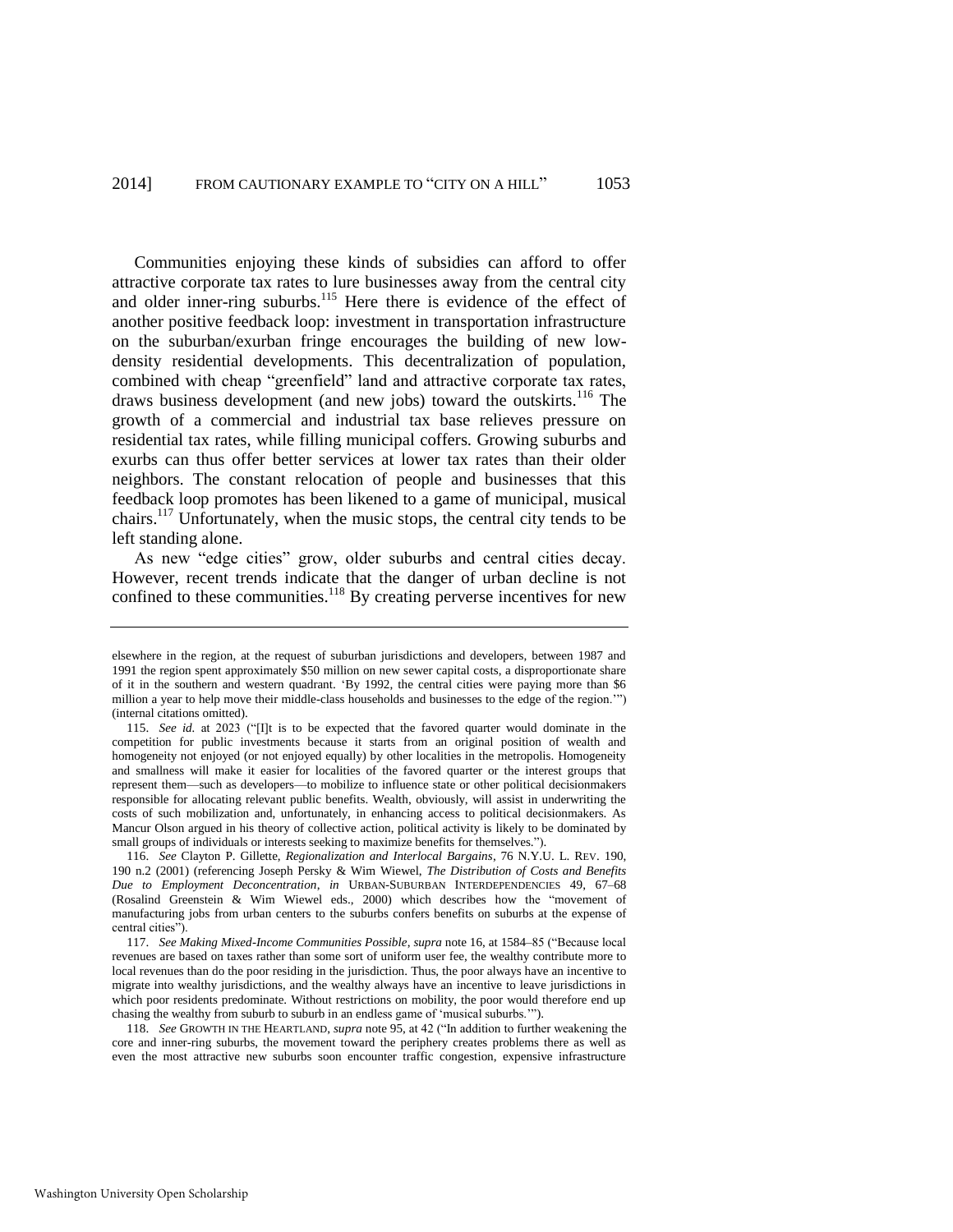development, these positive feedback loops engender an inherently unstable growth pattern.<sup>119</sup> As long as metropolitan regions subsidize newly developing communities, they will continue to have a competitive advantage over already established areas.<sup>120</sup>

<span id="page-20-0"></span>In the St. Louis metro, the central city lost much of its population to suburban St. Louis County between  $1945$  and  $2000$ .<sup>121</sup> The population of

120. *See id.* at 11 ("Taxpayers in localities with high concentrations of poor people are likely to be subject to higher local tax rates, but they receive lower quality basic services. The combination of social and economic distress with high tax rates and low service quality leads businesses and middleincome households to move to other areas, 'tak[ing] their fiscal resources with them.' This increases the concentration of poverty within the areas they leave, while further reducing the resources in those areas for financing local public services. As a result, 'a self-aggravating downward fiscal spiral weakens the ability of core-area governments to provide quality public services and results in grossly unequal environments across our metropolitan areas.'") (alteration in original) (footnote omitted).

121. *See, e.g.*, Ettie Collier, Comment, *Exclusionary Zoning And The Problem In Black Jack-A Denial of Housing To Whom?*, 16 ST. LOUIS U. L.J. 294, 296 (1971) ("In the past two decades the population in [the] St. Louis region has increased by some 570,000. In the same period, the City of St. Louis has declined in population by 252,000. All of the population growth in the region has been experienced by the suburbs which have, in combination, grown by 825,000 persons. St. Louis County enjoyed the bulk of this growth, increasing in population by 550,000 in the twenty year period [from 1950 to 1970]. The City of St. Louis, which housed 49% of the region's inhabitants in 1950, had only 26% of the region's population in 1970, a lower proportion than that of any other major city in the country . . .") (alteration in original) (quoting Complaint, Park View Heights Corp. v. Black Jack, 335 F. Supp. 899 (E.D. Mo. 1971) (No. 71 CIA(A))). The title of Collier's article refers to an Eighth Circuit case styled, *United States v. City of Black Jack, Mo*, "in which it was alleged that the city had denied persons housing on the basis of race and had interfered with the exercise of the right to equal housing opportunity by adopting a zoning ordinance which prohibited the construction of any new multiple-family dwellings, including proposed federally subsidized low to moderate income integrated townhouse development." 508 F.2d 1179, 1179–80 (8th Cir. 1974). The City of Black Jack was incorporated in 1970 by several thousand residents of unincorporated St. Louis County, after they learned that a low-income housing project was to be built near their homes. The newly incorporated city used its zoning power to block construction of the low-income housing, arguing that it would increase traffic, overcrowd local schools and devalue adjacent land. The Eighth Circuit held that Black Jack's zoning ordinance violated Title VIII of the Civil Rights Act,

because it denies persons housing on the basis of race, in violation of § 3604(a), and interferes with the exercise of the right to equal housing opportunity, in violation of § 3617. The remedy for this violation of the Fair Housing Act is provided in § 3615: any law of a State, a

needs, spiking school populations, and lost tranquility. Even more sobering are the implications of uneven growth for the region's overall economic performance. . . . Studies now show that in region after region metro-area growth rates correlate with central-city economic health. Region-wide growth rates, employment, incomes, and property values are all higher where central-city economic performance remains solid. Conversely, where the core lags, the overall region does too. The bottom line: The St. Louis region's unbalanced development patterns entangle both suburbs and core in a dynamic that may be undercutting the region's overall economic competitiveness as well as its social and fiscal health.").

<sup>119.</sup> *See* Richard Briffault, *Localism and Regionalism*, 48 BUFF. L. REV. 1, 9 (2000) ("Exclusionary zoning forces new development away from existing partially developed communities to the exurban and rural communities at the perimeter of the region. This leapfrog pattern of development results from local fiscal zoning. People who cannot afford housing in more restrictive closer-in communities move to less restrictive outlying areas, and this, in turn, creates sprawl.") (footnote omitted).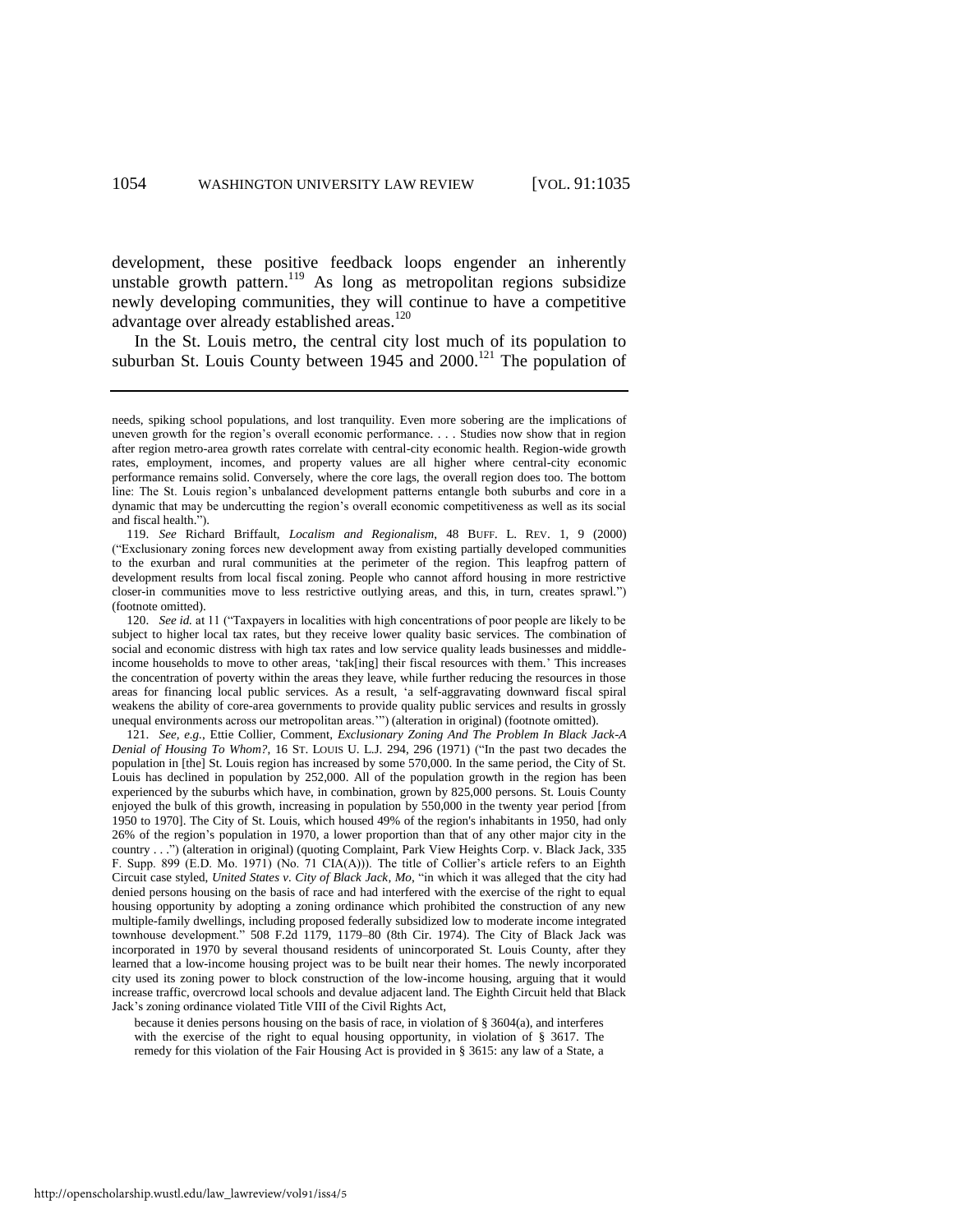St. Louis County grew by fifty percent in that time, while the city's population declined by nearly two-thirds.<sup>122</sup> In the past few decades, however, St. Louis County's development began to stagnate; now, it is in decline.<sup>123</sup> Since 1980, most of the region's growth has occurred in exurban St. Charles County and, more recently, in Lincoln and Warren Counties, about fifty miles from downtown St. Louis.<sup>124</sup> Since the region's overall growth has lagged behind the national average, the growth of these exurban communities must be attributed largely to population losses elsewhere in the region.<sup>125</sup> Yet even as St. Louis County's population begins to decline, population loss in St. Louis City appears to be stabilizing. This realization may partly explain why both City and County leaders are sponsoring a new initiative to analyze the possibility of reunification. $126$ 

Now is the time to consider the regional cost of continued suburbanization and urban disinvestment in  $St.$  Louis.<sup>127</sup> With the locus of

#### *Id.* at 1188.

122. *See* Cox, *supra* not[e 17.](#page-4-0) 

124. *See* Brian Flinchpaugh, *Census Numbers Are In: St. Charles County has Seen Speedy Growth*, ST. LOUIS POST-DISPATCH (Feb. 25, 2011, 12:00 AM), http://www.stltoday.com/suburbanjournals/stcharles/news/census-numbers-are-in-st-charles-county-has-seen-speedy/article\_50c0c933-

cf33-5245-bd2a-2cb60b245bb5.html ("St. Charles County Executive Steve Ehlmann said Friday that the county will continue to grow. Transportation issues and rising gasoline prices have not kept people away, he said. 'They (people) will continue to come here if the schools are good—and it's both public and private schools—and there are safe neighborhoods,' Ehlmann said. The population numbers also may confirm the county's growing influence in the region. 'It used to be with the old regionalism, they tried to get Franklin, Jefferson and St. Charles counties to go along with what the city of St. Louis and St. Louis County wanted,' Ehlmann said. 'It's not like that anymore.' Still, Ehlmann said the county can't close itself off. It has to join with its neighbors for the St. Louis region to progress . . . .").

125. *See* GROWTH IN THE HEARTLAND, *supra* not[e 95,](#page-15-0) at 35–36.

 130. Nicholas J.C. Pistor, *Public Sessions About Merging St. Louis, St. Louis County, Start Today*, ST. LOUIS POST-DISPATCH (Nov. 19, 2013, 3:30 AM), http://www.stltoday.com/news/local/govt-andpolitics/nick-pistor/public-sessions-about-merging-st-louis-st-louis-county-start/article\_3c29581c-833 1-5312-b379-b0da0c9afa5c.html.

127. *See* Reynolds, *supra* not[e 14,](#page-3-0) at 114–15 ("[S]uburban economic well-being suffers as the gap between suburb and city widens. According to the suggested 'interdependence imperative,' central city health becomes an item of suburban self-interest; suburbia ignores the fate of the city at its peril and to the detriment of its own prosperity. One well known commentator has identified numerous ways in which suburban welfare depends on a strong central city, including: (1) central city image is crucial to

political subdivision, or other such jurisdiction that purports to require or permit any action that would be a discriminatory housing practice under this subchapter shall to that extent be invalid.

<sup>123.</sup> *See id. See also* GROWTH IN THE HEARTLAND, *supra* note [95,](#page-15-0) at 36 ("St. Louis demonstrates that rapid decentralization can occur even against the background of slow regional growth. Despite its modest single-digit absolute population growth, the region saw widespread new suburban development and fast growth at its periphery. Nearly two-thirds (64 percent) of the entire region's growth took place in one fast-growing western county—St. Charles, which added 71,000 residents in the decade. Meanwhile, the growth of big St. Louis County, at an anemic 2.3 percent during the decade, has begun to be far outpaced by new, more peripheral sites.").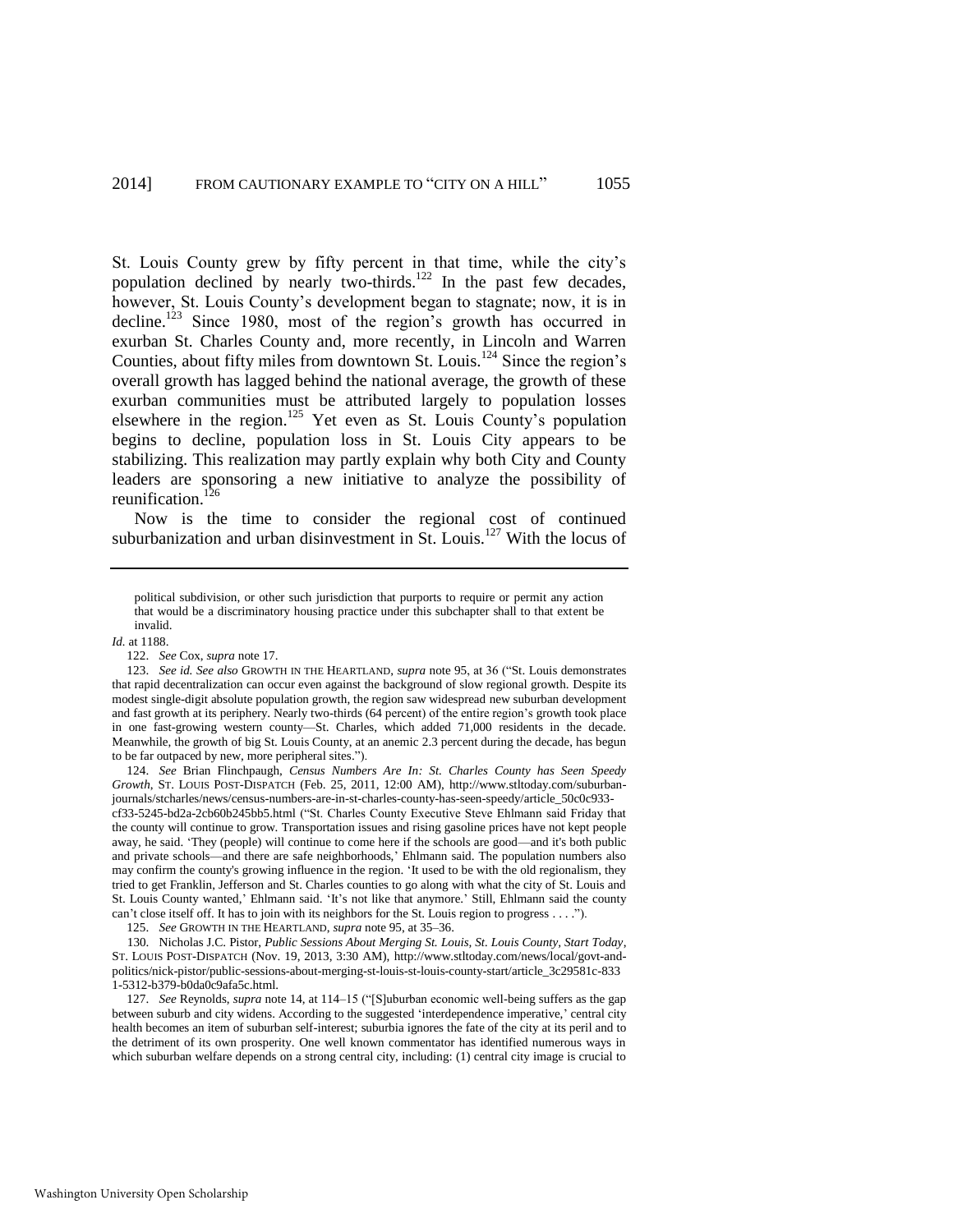growth and development moving ever further from the city center, large areas of the region are in danger of decline. Reunification of St. Louis City and County could help stabilize the region's historic center, but this alone may prove insufficient to stem the tide of continued outward expansion. The perverse incentives that fuel unsustainable and irresponsible growth must be replaced by a legal framework supporting region-centered planning and action.

It is the duty of a regional government to incentivize stable, sustainable development; private developers and individual municipalities are seldom able to do so.<sup>128</sup> If left unchecked, positive feedback loops created by the aggregated effects of self-interested localism will continue to destabilize the St. Louis region, undermining its potential for advancement.<sup>129</sup> An effective regional government could counter those forces with policies, like inter-municipal revenue sharing, that promote a more balanced

http://openscholarship.wustl.edu/law\_lawreview/vol91/iss4/5

regional welfare; (2) new regional employers will need to tap city markets to fill their work force; (3) failure to address inner-city social problems will come back to haunt all taxpayers in the form of higher costs for prisons and welfare; (4) inner-city crime affects the image of the entire region; (5) environmental issues can only be addressed regionwide; and (6) regional cooperation will bring enhanced political clout. In addition, the economic well-being of the suburbs appears to correlate significantly with the prosperity of their central cities. Stated simply, the claim is that healthier metropolitan regions contain more prosperous central cities. In fact, in the twenty-five metropolitan areas with the most rapid income growth, central city incomes also increased. Conversely, as the gap between central city and suburban prosperity widens, the overall absolute level of suburban wealth tends to be lower: in the eighteen metropolitan areas that recently experienced declines in income, central city income also decreased in all but four instances. Thus, the reduction of socio-economic disparities in metropolitan regions can be justified as a matter of favored quarter self-interest, rather than exclusively dependent on municipal selflessness and charitable intent. If in fact the fate of the region depends on the health of the central city, redistribution from favored quarter to urban core is imperative.") (footnotes omitted).

<sup>128.</sup> *See, e.g.*, Gillette, *supra* note [116,](#page-19-0) at 209–10 ("Few can doubt that localities compete over commercial development in order to increase the local tax base regardless of the effects on regional welfare, that poor regional planning permits one group to impose the adverse effects of its preferences on surrounding localities, that judicial intervention has reduced intraregional disparities in affordable housing and educational funding, or that there is a general perversity in heralding the capacity of some to realize their preferences through decentralized government, if that requires reducing the capacity of neighboring residents to realize theirs. The very presence of externalities, in short, suggests an institutional decisionmaking apparatus that is geographically coextensive with the effects of local action.") (footnotes omitted).

<sup>129.</sup> *See* Jennifer Frericks, Note, *A Regional Government for Fragmented St. Louis: Even the "Favored Quarter" Would Benefit*, 83 WASH. U. L.Q. 361, 374–75 (2005) ("The business community is also damaged. St. Louis ranks 34th in job growth and 32nd in growth in business establishments among 35 peer regions. Between 1997 and 2000, St. Louis was 26th in Gross Metropolitan Product per capita. Thousands of St. Louis area residents leave the region for other areas every year. . . . The bottom line: The St. Louis region's unbalanced development patterns entangle both suburbs and core in a dynamic that may be undercutting the region's overall economic competitiveness as well as its social and fiscal health.") (footnotes omitted) (internal quotation marks omitted).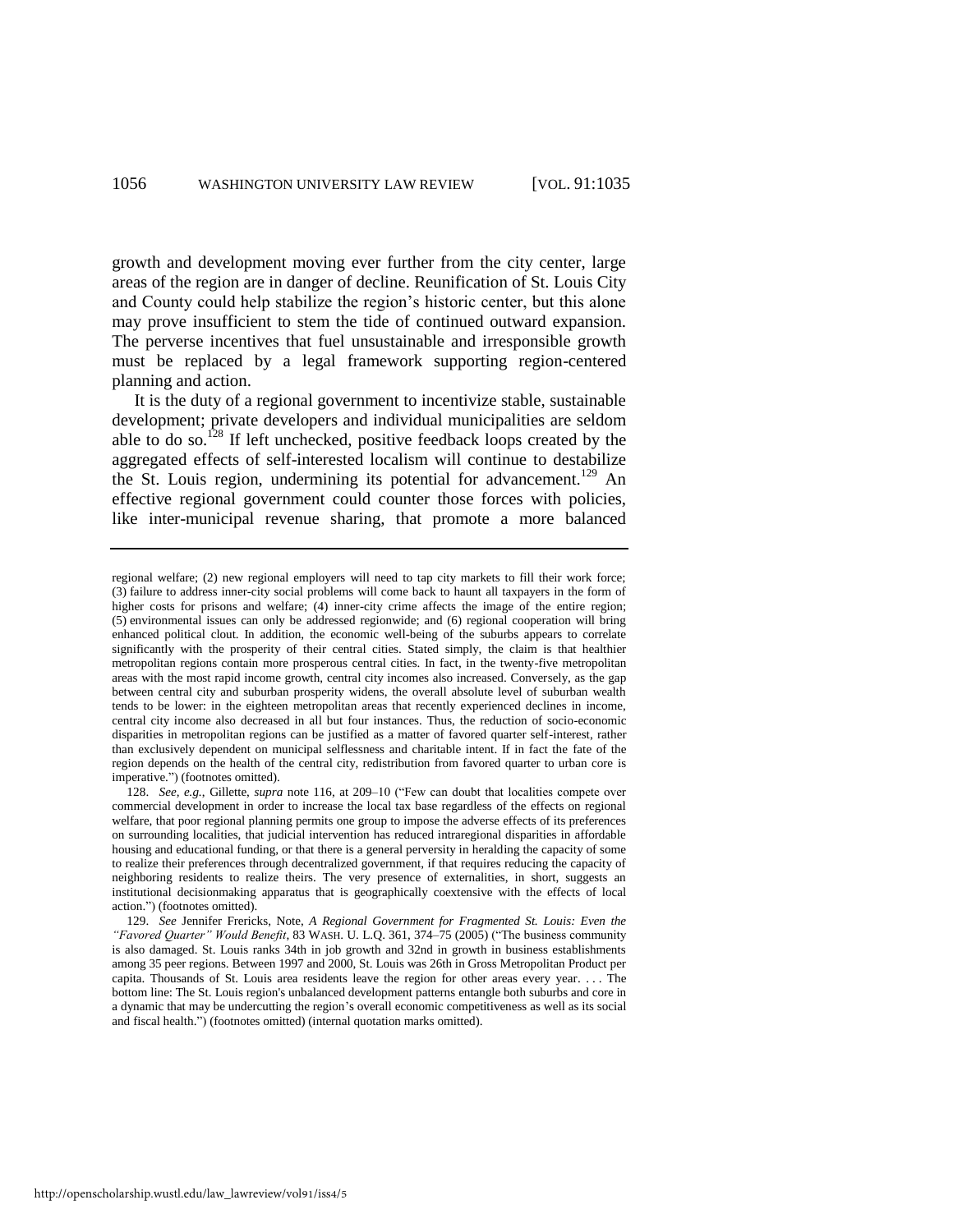distribution of resources among the municipalities in the St. Louis metro region.<sup>130</sup>

Thus, I propose a limited regional revenue-sharing arrangement in St. Louis, modeled after the Twin Cities Program. While many American metros could help encourage better, more sustainable growth through the use of inter-municipal revenue sharing, St. Louis faces a unique set of challenges that would make such a program even more advantageous: the central city's loss of population, by percentage, is more pronounced than that of any other American city.<sup>131</sup> Vacancy rates,<sup>132</sup> crime rates,<sup>133</sup> and poverty rates<sup>134</sup> in St. Louis City are all substantially higher than the national average. Metropolitan governance is substantially more fragmented here than in other regions.<sup>135</sup> Socioeconomic and racial isolation is persistent and profound.<sup>136</sup> Urban sprawl, and its resultant environmental degradation, is particularly extensive: the growth of metro

131. *See* Cox, *supra* not[e 17.](#page-4-0) 

132. *See* Lavea Brachman, *Vacant and Abandoned Property: Remedies for Acquisition and Redevelopment*, 17 LAND LINES, no. 4, 2005 at 1.

133. *See* Danielle Kurtzleben, *The Eleven Most Dangerous U.S. Cities*, U.S. NEWS & WORLD REP., http://www.usnews.com/news/slideshows/the-11-most-dangerous-us-cities/12 (last visited Dec. 23, 2013).

134. *See* GROWTH IN THE HEARTLAND, *supra* note [95,](#page-15-0) at 40.

135. *See* ST. LOUIS COUNTY DEP'T. OF PLANNING, ST. LOUIS COUNTY STRATEGIC PLAN, 2000– 2004 23, *available at* http://www.stlouisco.com/Portals/8/docs/Document%20Library/planning/county wide%20planning/Strategic%20Plan%202000-2004.pdf ("When considering taxing authority, the St. Louis region jumps to the highest in the nation at 26.8 taxing units per 100,000 people.").

136. *See* GROWTH IN THE HEARTLAND, *supra* not[e 95,](#page-15-0) at 40 ("Nonwhite citizens encompassed 5.6 percent of the downtown population in 1990, but 19.7 percent in 2000. This new concentration resulted from the disappearance of 364 white residents and an increase in 335 persons of color. Furthermore, 70 percent of the region's black population resides in the north half of the City of St. Louis, the inner northern suburbs of St. Louis County, and inner St. Clair County. This concentration ensures that the City of St. Louis registered 51 percent black in 2000 while the City of East St. Louis hit 98 percent black. In many of these areas, even outside East St. Louis, black residents comprise 85 to 99 percent of the population. In the 1990s, a number of close-in older suburbs—Vinita Park, and Bel-Nor among others—became majority-minority for the first time. By contrast, whites predominate all around the region's outer suburban rings. In these suburban and exurban areas black residents generally make up less than 10 percent of the population. St. Charles County remains 94 percent white. Jefferson was 98 percent white in 2000.").

<sup>130.</sup> *See id.* at 379–81 ("The solution for helping St. Louis fight sprawl and economic decline is for the state of Missouri to create a second-tier of government, a regional legislature to be elected by the people of the St. Louis area. This legislature would be invested with all the powers currently held by the unaccountable special districts (though not yet the school districts), as well as the power of 'growth management.' No longer would individual municipalities make decisions on incorporation, annexation, or zoning. The legislature would be funded in part by a Minneapolis-style tax sharing program, and with state subsidy. Thus, St. Louis would be replacing its failed voluntary regional service sharing approach with an elected regional limited government.") (footnotes omitted).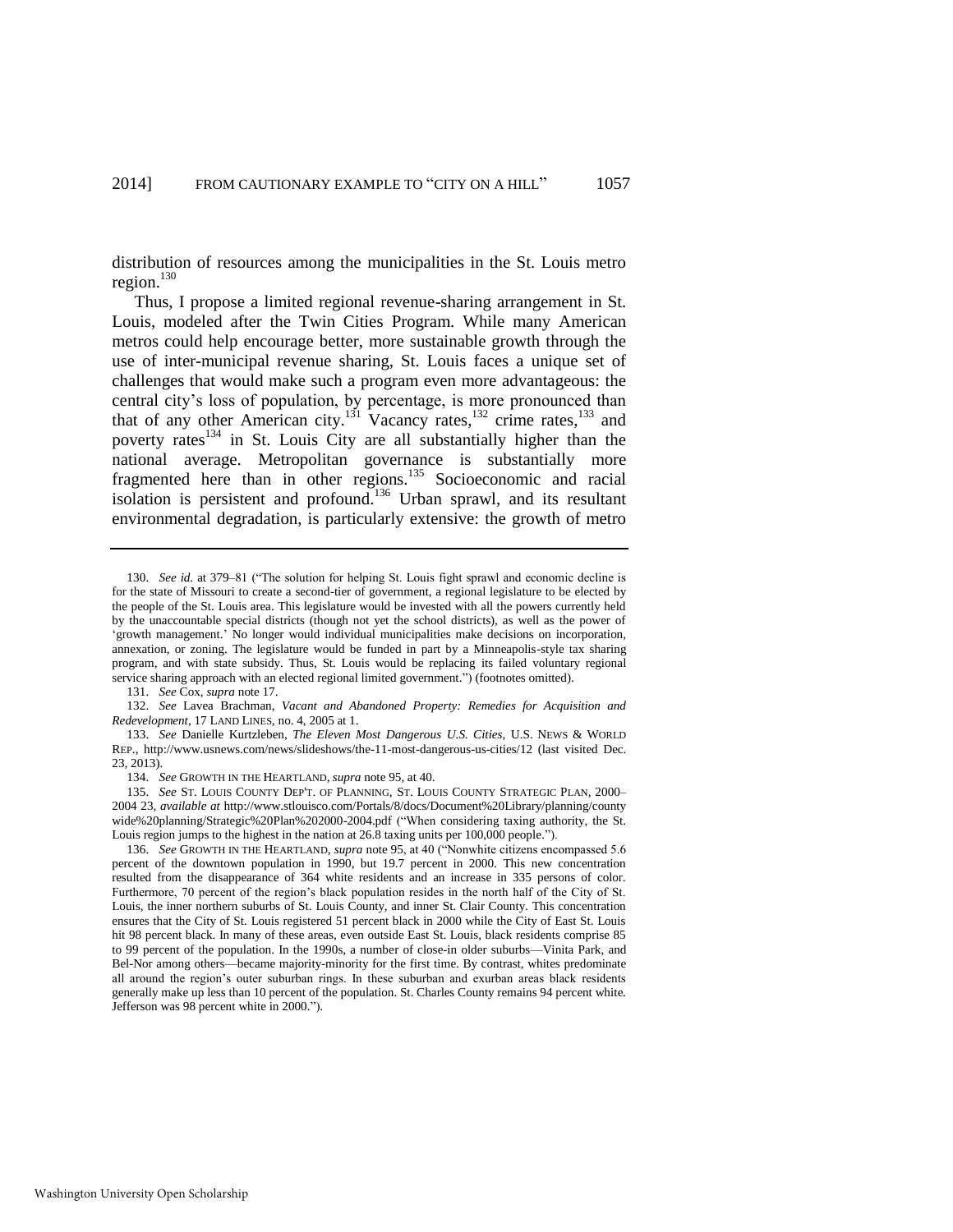St. Louis consumes far more land than necessary in proportion to its limited overall population growth. $137$ 

The St. Louis region is currently laced with a complex mixture of special taxation districts.<sup>138</sup> The city itself levies a one percent "earnings" tax" on any income earned by city residents, as well as on any income earned in the city by non-city residents.<sup>139</sup> This tax was popular with city voters, who approved its creation in 1948 as a means by which to ensure that suburban commuters would pay for a share of city services. $140$ Unfortunately, as the St. Louis region suburbanized, these suburban commuters began increasingly to work outside the city limits in addition to living outside them.<sup>141</sup>

St. Louis' earnings tax currently accounts for approximately one-third of the city's yearly revenue.<sup>142</sup> Concerns have been raised that the tax creates a disincentive for potential employers to locate in the city.<sup>143</sup> St. Louis County does not levy such a tax, and some observers have speculated that this makes the county a comparatively attractive choice for businesses.<sup>144</sup> Many businesses have relocated from the city to the county, and many of the businesses that relocate to the St. Louis region choose to

143. *See id.* at 3.

<sup>137.</sup> *See id.* at 38 ("[T]he region's spread-out land-use patterns have grown progressively more inefficient—making the St. Louis area the second most wasteful user of land among major metro areas in the country. Between 1982 and 1987, the region consumed .49 acre for every new person it added; between 1987 and 1992, it needed .91 acre to accommodate a new resident; and by the 1992 to 1997 period the figure had jumped to 1.4 acres. That last figure—nearly an acre and a half per newcomer ranked the St. Louis region as the second most profligate developer of land in the country among major metropolitan areas, and confirmed that the region's rate of land consumption had tripled over the 15-year period. Only Cleveland used land more inefficiently over those years.") (emphasis omitted).

<sup>138.</sup> *See* GORDON *supra* note [26,](#page-5-0) at 53 ("Local taxation in Missouri is, like the pattern of local governance, fragmented and complex.").

<sup>139.</sup> *Id.* at 56.

<sup>140.</sup> *See id.* ("For St. Louis, an earnings tax was both a new source of revenue and a way to spread the cost of urban governance to the 'daylight citizens' who worked in the city but lived in the suburbs . . . It was popular with local business and labor interests alike, largely because it reached into the pockets of suburban commuters.").

<sup>141.</sup> *See* GROWTH IN THE HEARTLAND, *supra* not[e 95,](#page-15-0) at 37 ("In 1970, suburban areas outside the City of St. Louis accounted for 59.3 percent of the region's jobs; by 2000 that figure has jumped to 81.6 percent. Most notably, the St. Louis economic engine has come to be disproportionately located in St. Louis County. Big and established, St. Louis County now contains 39 percent of the region's population and nearly half (791,599 out of 1.6 million) of its jobs. Its job base grew 14 percent in the 1990s. At the same time, St. Charles County has become the most formidable zone of job creation. St. Charles County added 38,000 jobs in the decade to grow its economy 43 percent in the 1990s—or more than three times faster than St. Louis County did.").

<sup>142.</sup> *See* COMM. ON WEALTH, TAXATION, & FIN., STRATEGY OPTIONS TO ELIMINATE THE DISINCENTIVE CAUSED BY THE EARNINGS TAX IN THE CITY OF ST. LOUIS 1 (1998).

<sup>144.</sup> *Id.*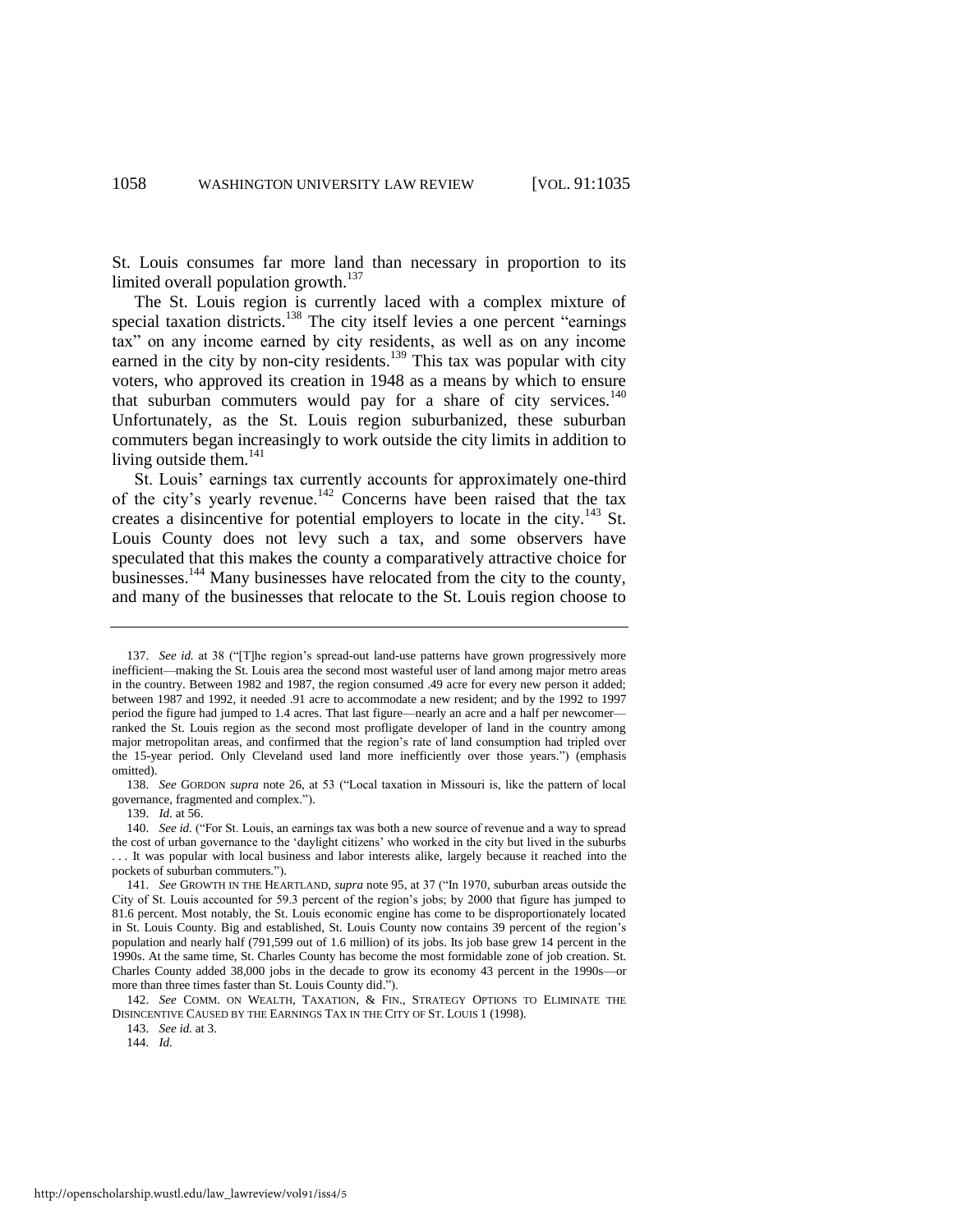establish their operations in St. Louis County. A regional tax revenuesharing program could provide funds sufficient to replace the city's earnings tax, which would lessen the incentive for companies to locate in the suburbs instead of in the city.

The institution of revenue sharing in the St. Louis metro region would not be an easy task. For example, it is highly unlikely that the city's suburbs would be any more receptive to such a plan than the suburbs of Minneapolis-St. Paul were. In Minnesota, passage of the Fiscal Disparities Act required the support of "outstate" senators and representatives (those representing districts outside Greater Minneapolis-St. Paul).<sup>145</sup>

Passage of a similar measure for St. Louis metro would most likely require the support of state senators and representatives from Missouri districts outside of the metro as well. A strategy for building the kind of urban/rural coalition necessary to overcome the expected resistance of suburban representatives could focus on the control of suburban sprawl. Outstate representatives may not enthusiastically support measures designed to benefit urban areas, but they would likely understand the importance of limiting suburban expansion. At the very least, the growth of suburbia consumes prime farmland and threatens to destroy the rural character of some areas of the state.<sup>146</sup>

Even if a coalition was formed and a measure was enacted by the Missouri legislature, however, legal challenges would doubtless create an additional hurdle. The Missouri Constitution's provision about uniformity of taxation is worded similarly to the Minnesota provision, which supported the constitutional challenge to the Twin Cities Fiscal Disparities Program in *Burnsville*. However, while the Minnesota Constitution provides merely that "[t]axes shall be uniform upon the same class of subjects,"<sup>147</sup> Missouri's Constitution further demands that "[t]axes ... shall be uniform upon the same class or subclass of subjects *within the territorial limits of the authority levying the tax*."<sup>148</sup> Therefore, a St. Louis tax-sharing program would require the creation of a regional taxing authority, spanning multiple counties and hundreds of separate municipal and special-use taxing districts. Taxes could be pooled and reapportioned from areas within the limits of this district, thus meeting the "territorial limits" uniformity standard.

<sup>145.</sup> *See* Orfield & Wallace, *supra* not[e 49,](#page-9-0) at 595–97.

<sup>146.</sup> *See* GROWTH IN THE HEARTLAND, *supra* not[e 95,](#page-15-0) at 46.

<sup>147.</sup> MINN. CONST. of 1857, art. 9, § 1 (amended to art. 10 § 1 in 1974).

<sup>148.</sup> MO. CONST. art. X, § 3 (emphasis added).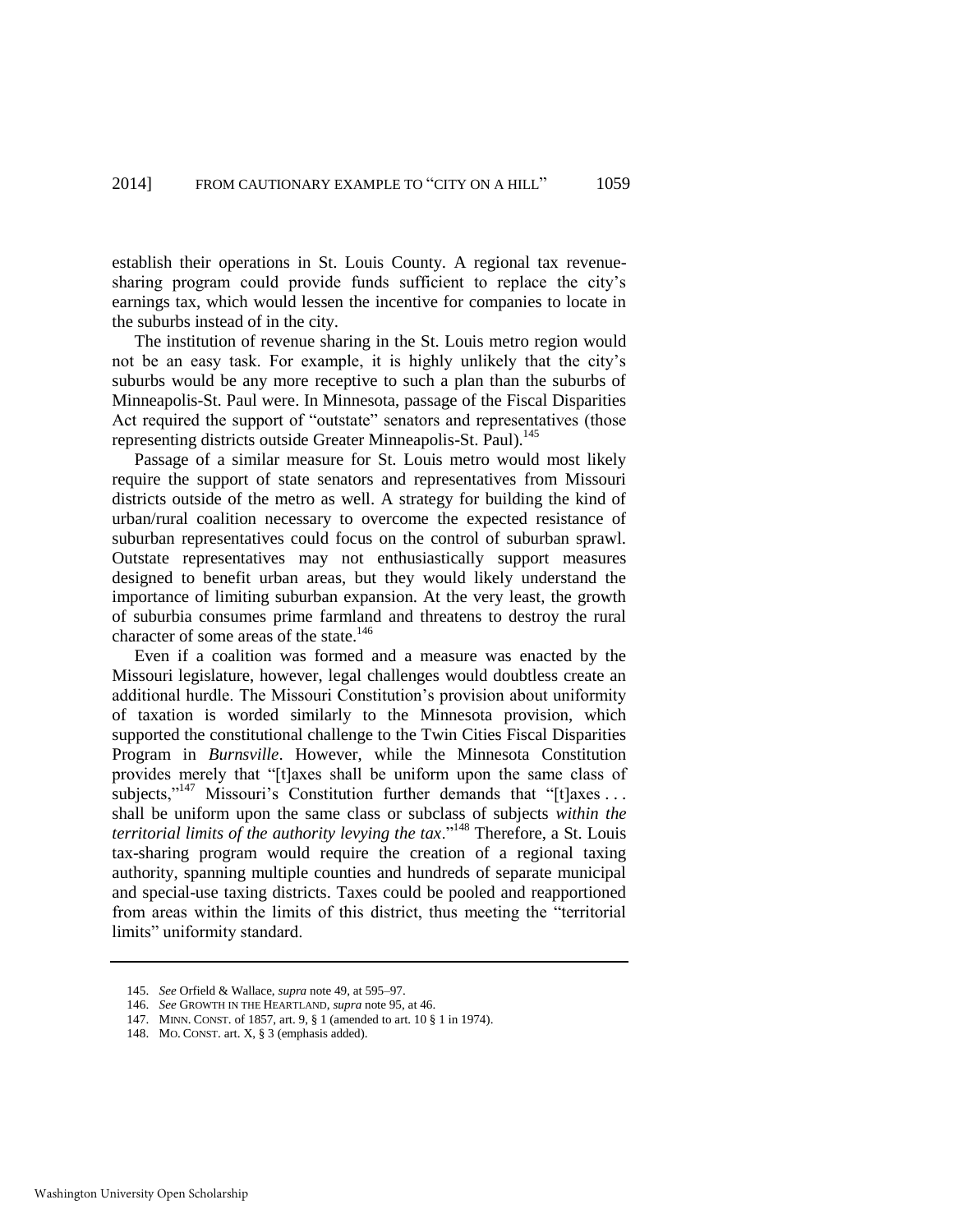In *Burnsville*, the Minnesota Supreme Court was convinced that the Fiscal Disparities Act was constitutional because "the tax burdens imposed and the benefits derived therefrom . . . satisf[y] the requirements of the uniformity provisions of Minn. Const. art. 9,  $\S 1$ .<sup>149</sup> A Missouri court considering a similar challenge to such a revenue-sharing plan in the St. Louis metro might not reach the same conclusion. The Missouri Supreme Court has declared, however, that

"[u]niform" has reference to the measure, gauge or rate of the tax. "Same class of subjects" has reference to the classification of the subjects of taxation for the purposes of the tax. Uniformity does not mean that the same rate must be levied upon all subjects, but when the subjects are once classified the rate must be uniform upon all subjects of the same class. $150$ 

This could be read to indicate that a revenue sharing program would be found constitutional if "classes" of municipalities or taxing districts were defined, for revenue sharing purposes, by their base tax revenue *per capita*. If taxing districts were thus sorted into classes, the rate of taxation between different taxation districts of the same "class" could be found to be uniform. Furthermore, state courts tend to give substantial deference to legislative action, perceiving it as the will of a democratic majority. Once approved by the state legislature, a revenue-sharing statute would be difficult to challenge.

#### **CONCLUSION**

If the St. Louis metro area is still a single, unified region with St. Louis City as its center, then the entire region stands to benefit from the city's revitalization. The viability and attractiveness of St. Louis' "brand" depends heavily upon outsiders' perception of the city itself. A regionally sponsored investment to increase the attractiveness of St. Louis City as a place to live and do business would help promote positive growth in the metro area as a whole. Residents of greater St. Louis must take some responsibility for the state of the city to which their municipalities are tied, but they can and should take pride in that city as well. It has suffered

<sup>149.</sup> Vill. of Burnsville v. Onischuk, 222 N.W.2d 523, 532 (Minn. 1974).

<sup>150.</sup> City of Cape Girardeau v. Fred A. Groves Motor Co., 142 S.W.2d 1040, 1043 (Mo. 1940).